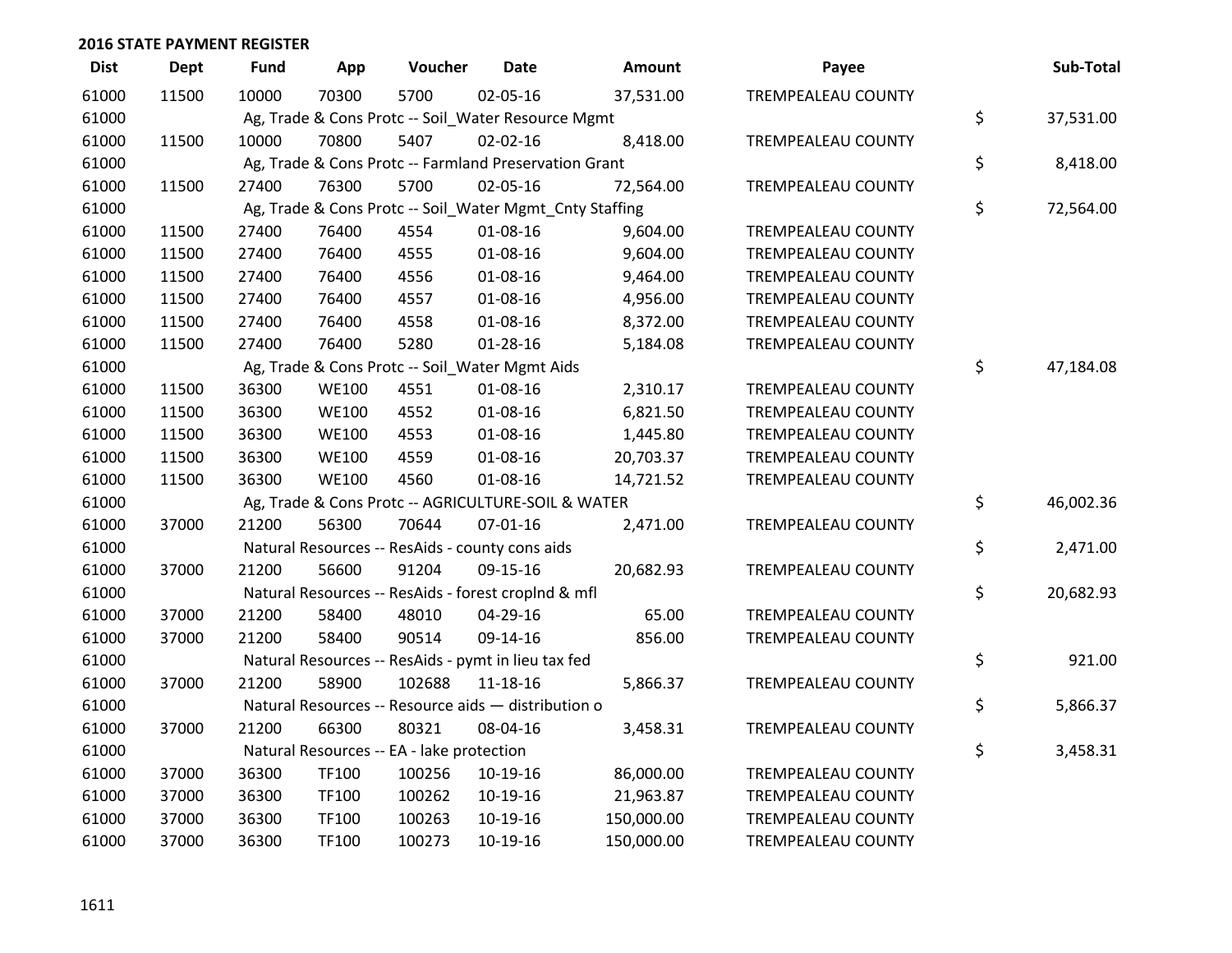| <b>Dist</b> | <b>Dept</b> | Fund  | App   | Voucher                                           | <b>Date</b>    | Amount     | Payee                        | Sub-Total        |
|-------------|-------------|-------|-------|---------------------------------------------------|----------------|------------|------------------------------|------------------|
| 61000       | 37000       | 36300 | TF100 | 101755                                            | 10-28-16       | 74,962.11  | TREMPEALEAU COUNTY           |                  |
| 61000       |             |       |       | Natural Resources -- DNR-NONPOINT SOURCE          |                |            |                              | \$<br>482,925.98 |
| 61000       | 39500       | 21100 | 19000 | 170                                               | 07-05-16       | 409,376.64 | TREMPEALEAU COUNTY           |                  |
| 61000       | 39500       | 21100 | 19000 | 29124                                             | 10-03-16       | 204,688.32 | <b>TREMPEALEAU COUNTY</b>    |                  |
| 61000       |             |       |       | Transportation -- Trans Aids To Co.-Sf            |                |            |                              | \$<br>614,064.96 |
| 61000       | 39500       | 21100 | 16800 | 88061                                             | 05-06-16       | 70,414.00  | <b>COUNTY OF TREMPEALEAU</b> |                  |
| 61000       |             |       |       | Transportation -- Eldly&Disa Co/Aid Sf            |                |            |                              | \$<br>70,414.00  |
| 61000       | 39500       | 21100 | 17400 | 80959                                             | 05-05-16       | 46,131.75  | TREAS TREMPEALEAU CO         |                  |
| 61000       |             |       |       | Transportation -- Disastr Damag Aid Sf            |                |            |                              | \$<br>46,131.75  |
| 61000       | 39500       | 21100 | 19000 | 74061                                             | $01 - 04 - 16$ | 204,688.32 | <b>COUNTY OF TREMPEALEAU</b> |                  |
| 61000       |             |       |       | Transportation -- Trans Aids To Co.-Sf            |                |            |                              | \$<br>204,688.32 |
| 61000       | 39500       | 21100 | 27800 | 72299                                             | $01 - 26 - 16$ | 113,108.00 | TREAS TREMPEALEAU CO         |                  |
| 61000       |             |       |       | Transportation -- Loc Rd Imp Prg St Fd            |                |            |                              | \$<br>113,108.00 |
| 61000       | 41000       | 10000 | 11600 | 92139                                             | 11-29-16       | 21,960.00  | <b>TREMPEALEAU COUNTY</b>    |                  |
| 61000       |             |       |       | Corrections -- Reimbursing counties for proba     |                |            |                              | \$<br>21,960.00  |
| 61000       | 41000       | 10000 | 31300 | 22743                                             | $01 - 22 - 16$ | 21,773.00  | TREMPEALEAU COUNTY           |                  |
| 61000       | 41000       | 10000 | 31300 | 22744                                             | $01 - 22 - 16$ | 37,210.00  | TREMPEALEAU COUNTY           |                  |
| 61000       | 41000       | 10000 | 31300 | 28427                                             | $02 - 12 - 16$ | 17,693.00  | TREMPEALEAU COUNTY           |                  |
| 61000       | 41000       | 10000 | 31300 | 48694                                             | $05-12-16$     | 24,933.00  | TREMPEALEAU COUNTY           |                  |
| 61000       |             |       |       | Corrections -- Community youth and family aid     |                |            |                              | \$<br>101,609.00 |
| 61000       | 43500       | 10000 | 10700 | 83426                                             | 10-27-16       | 37.95      | TREMPEALEAU COUNTY           |                  |
| 61000       | 43500       | 10000 | 10700 | 86132                                             | 11-25-16       | 256.11     | TREMPEALEAU COUNTY           |                  |
| 61000       |             |       |       | Health Services -- Public health dispensaries and |                |            |                              | \$<br>294.06     |
| 61000       | 43500       | 10000 | 97500 | 34425                                             | 03-23-16       | 217.33     | TREMPEALEAU COUNTY           |                  |
| 61000       | 43500       | 10000 | 97500 | 38515                                             | $04 - 11 - 16$ | 132.37     | TREMPEALEAU COUNTY           |                  |
| 61000       | 43500       | 10000 | 97500 | 38630                                             | $04 - 11 - 16$ | 75.52      | TREMPEALEAU COUNTY           |                  |
| 61000       | 43500       | 10000 | 97500 | 41061                                             | $04 - 25 - 16$ | 132.46     | <b>TREMPEALEAU COUNTY</b>    |                  |
| 61000       | 43500       | 10000 | 97500 | 51771                                             | 07-05-16       | 160.92     | TREMPEALEAU COUNTY           |                  |
| 61000       |             |       |       | Health Services -- 975- GENERAL RCPT/CLRING       |                |            |                              | \$<br>718.60     |
| 61000       | 43500       | 10000 | 00000 | 90613                                             | $01-02-16$     | 179,781.00 | TREMPEALEAU CO               |                  |
| 61000       | 43500       | 10000 | 00000 | 90614                                             | $01 - 04 - 16$ | 159,532.00 | <b>TREMPEALEAU CO</b>        |                  |
| 61000       | 43500       | 10000 | 00000 | 90616                                             | $02 - 01 - 16$ | 318,008.00 | TREMPEALEAU CO               |                  |
| 61000       | 43500       | 10000 | 00000 | 90618                                             | 03-01-16       | 291,492.00 | TREMPEALEAU CO               |                  |
| 61000       | 43500       | 10000 | 00000 | 90622                                             | 04-01-16       | 66,457.00  | TREMPEALEAU CO               |                  |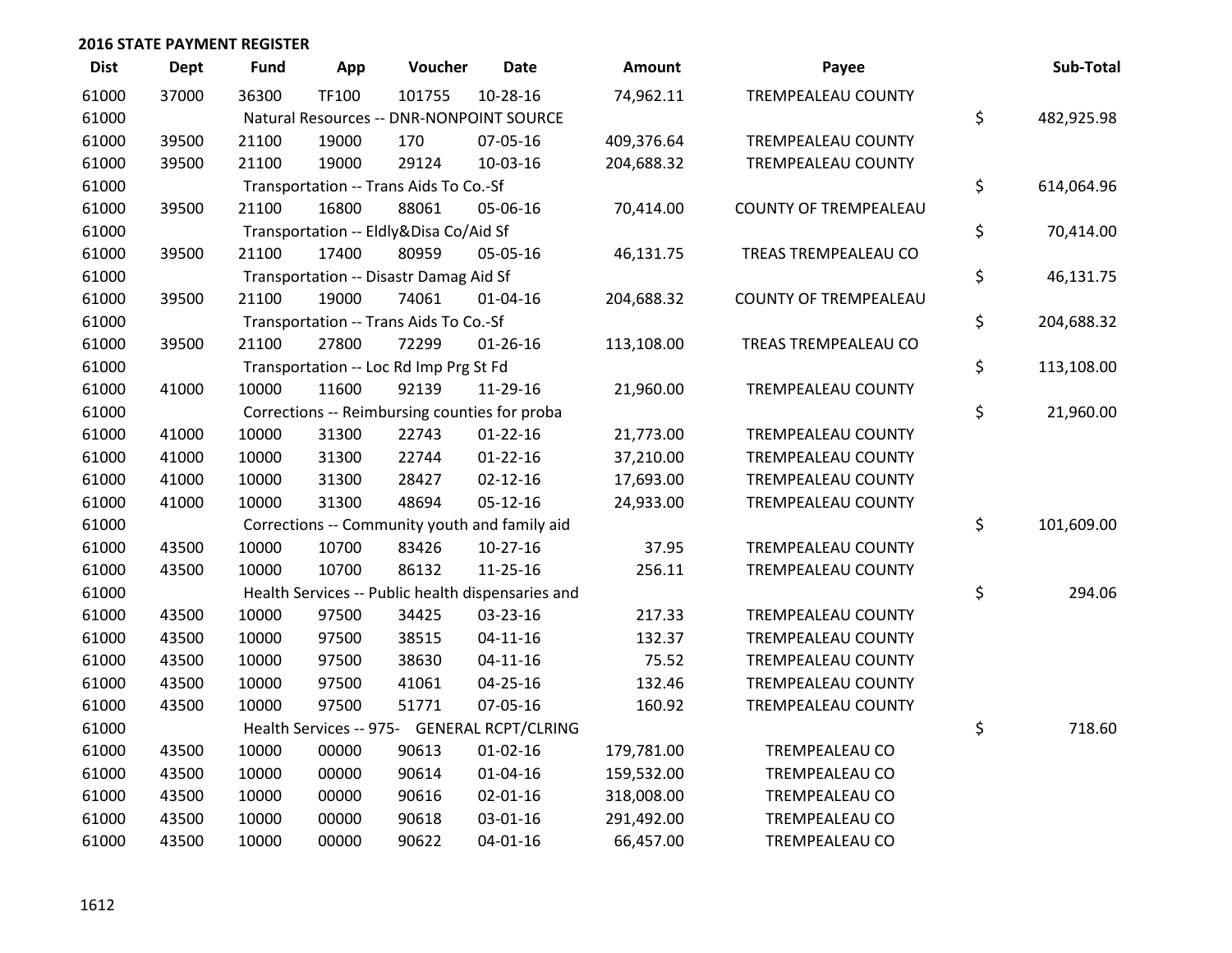| <b>Dist</b> | <b>Dept</b> | Fund  | App   | Voucher                                          | <b>Date</b>    | Amount     | Payee                     | Sub-Total          |
|-------------|-------------|-------|-------|--------------------------------------------------|----------------|------------|---------------------------|--------------------|
| 61000       | 43500       | 10000 | 00000 | 90624                                            | 05-02-16       | 158,971.00 | TREMPEALEAU CO            |                    |
| 61000       | 43500       | 10000 | 00000 | 90627                                            | 06-01-16       | 440,239.00 | TREMPEALEAU CO            |                    |
| 61000       | 43500       | 10000 | 00000 | 90628                                            | 06-29-16       | 14,199.00  | <b>TREMPEALEAU CO</b>     |                    |
| 61000       | 43500       | 10000 | 00000 | 90700                                            | $07 - 01 - 16$ | 204,318.00 | <b>TREMPEALEAU CO</b>     |                    |
| 61000       | 43500       | 10000 | 00000 | 90701                                            | 08-01-16       | 561,180.00 | <b>TREMPEALEAU CO</b>     |                    |
| 61000       | 43500       | 10000 | 00000 | 90702                                            | 09-01-16       | 255,162.00 | TREMPEALEAU CO            |                    |
| 61000       | 43500       | 10000 | 00000 | 90704                                            | 10-01-16       | 278,269.00 | TREMPEALEAU CO            |                    |
| 61000       | 43500       | 10000 | 00000 | 90705                                            | $11 - 01 - 16$ | 337,450.00 | TREMPEALEAU CO            |                    |
| 61000       | 43500       | 10000 | 00000 | 90706                                            | 12-01-16       | 292,550.00 | TREMPEALEAU CO            |                    |
| 61000       |             |       |       | Health Services -- State/Fed Aids                |                |            |                           | \$<br>3,557,608.00 |
| 61000       | 45500       | 10000 | 20200 | 6130                                             | $02 - 11 - 16$ | 374.11     | TREMPEALEAU COUNTY        |                    |
| 61000       |             |       |       | Justice -- Officer training reimbursement        |                |            |                           | \$<br>374.11       |
| 61000       | 45500       | 10000 | 22100 | 14352                                            | $07 - 22 - 16$ | 760.00     | <b>TREMPEALEAU COUNTY</b> |                    |
| 61000       |             |       |       | Justice -- Crime laboratories, DNA               |                |            |                           | \$<br>760.00       |
| 61000       | 45500       | 10000 | 23100 | 6130                                             | $02 - 11 - 16$ | 780.00     | <b>TREMPEALEAU COUNTY</b> |                    |
| 61000       | 45500       | 10000 | 23100 | 14935                                            | 08-04-16       | 2,345.20   | TREMPEALEAU COUNTY        |                    |
| 61000       | 45500       | 10000 | 23100 | 17668                                            | $10-12-16$     | 5,440.00   | <b>TREMPEALEAU COUNTY</b> |                    |
| 61000       |             |       |       | Justice -- Law enforcement train, local          |                |            |                           | \$<br>8,565.20     |
| 61000       | 45500       | 10000 | 27100 | 10578                                            | 05-31-16       | 8,385.30   | TREMPEALEAU COUNTY        |                    |
| 61000       | 45500       | 10000 | 27100 | 11788                                            | 06-17-16       | 36,383.52  | TREMPEALEAU COUNTY        |                    |
| 61000       | 45500       | 10000 | 27100 | 14943                                            | 08-04-16       | 9,812.43   | TREMPEALEAU COUNTY        |                    |
| 61000       | 45500       | 10000 | 27100 | 20672                                            | 12-12-16       | 12,856.19  | <b>TREMPEALEAU COUNTY</b> |                    |
| 61000       |             |       |       | Justice -- Alt prosecution alcohol drugs         |                |            |                           | \$<br>67,437.44    |
| 61000       | 45500       | 10000 | 53200 | 7635                                             | 03-14-16       | 18,058.06  | TREMPEALEAU COUNTY        |                    |
| 61000       | 45500       | 10000 | 53200 | 14465                                            | $07 - 22 - 16$ | 17,720.83  | TREMPEALEAU COUNTY        |                    |
| 61000       |             |       |       | Justice -- Crime victim witness assist           |                |            |                           | \$<br>35,778.89    |
| 61000       | 46500       | 10000 | 30800 | 6686                                             | 03-01-16       | 246.00     | TREMPEALEAU COUNTY        |                    |
| 61000       |             |       |       | Military Affairs -- Emergency response equipment |                |            |                           | \$<br>246.00       |
| 61000       | 46500       | 10000 | 33700 | 12965                                            | 07-20-16       | 7,594.50   | TREMPEALEAU COUNTY        |                    |
| 61000       | 46500       | 10000 | 33700 | 18641                                            | 12-06-16       | 7,594.50   | TREMPEALEAU COUNTY        |                    |
| 61000       |             |       |       | Military Affairs -- Local emer planning grants   |                |            |                           | \$<br>15,189.00    |
| 61000       | 46500       | 10000 | 34200 | 5076                                             | $01-27-16$     | 17,757.83  | TREMPEALEAU COUNTY        |                    |
| 61000       | 46500       | 10000 | 34200 | 5626                                             | 02-04-16       | 7,280.50   | TREMPEALEAU COUNTY        |                    |
| 61000       | 46500       | 10000 | 34200 | 13904                                            | 08-16-16       | 17,695.86  | TREMPEALEAU COUNTY        |                    |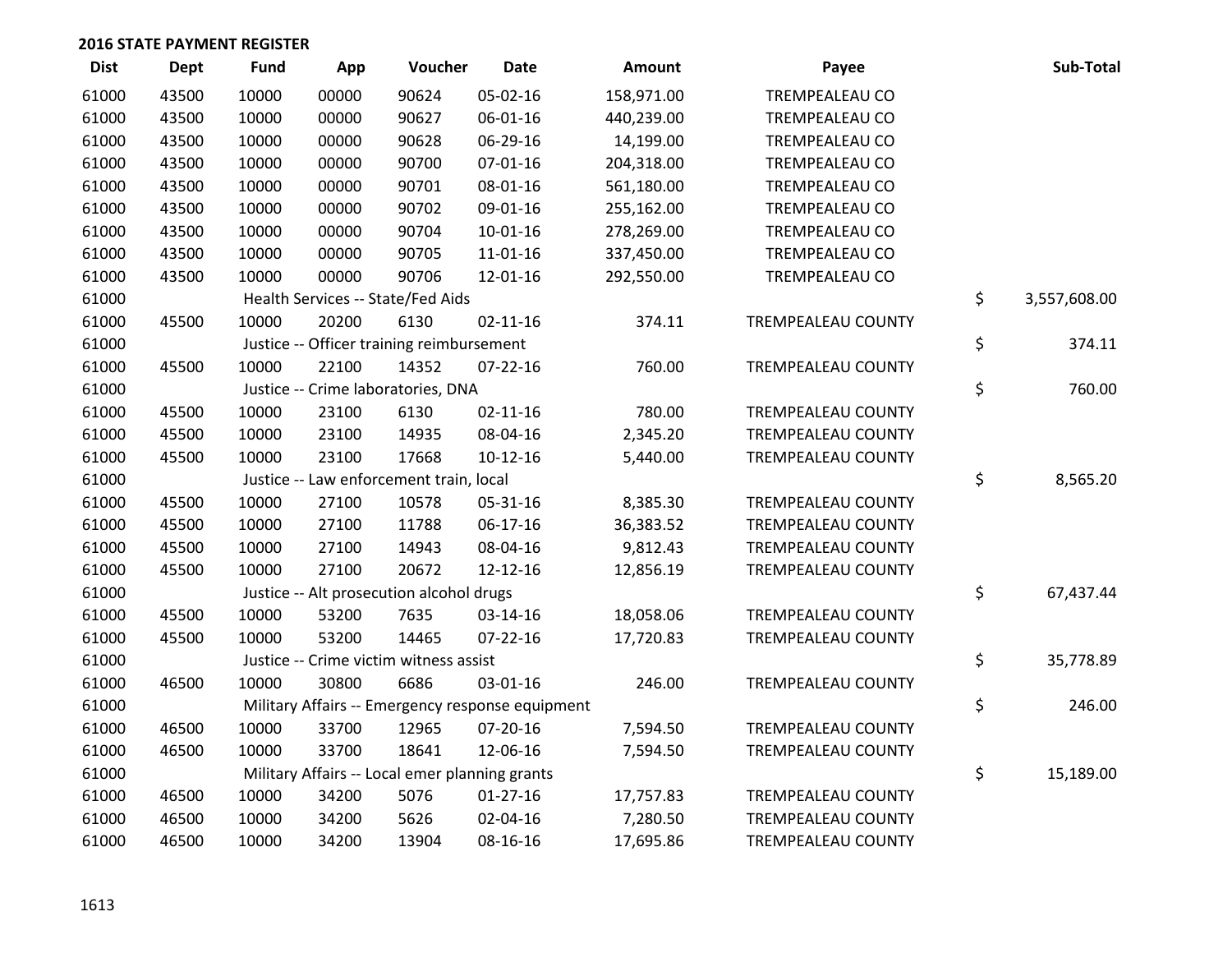| <b>Dist</b> | Dept  | <b>Fund</b> | App   | Voucher                                           | <b>Date</b>                                       | Amount    | Payee                     | Sub-Total       |
|-------------|-------|-------------|-------|---------------------------------------------------|---------------------------------------------------|-----------|---------------------------|-----------------|
| 61000       | 46500 | 10000       | 34200 | 18711                                             | 12-06-16                                          | 17,695.86 | <b>TREMPEALEAU COUNTY</b> |                 |
| 61000       |       |             |       | Military Affairs -- Federal aid, local assistance |                                                   |           |                           | \$<br>60,430.05 |
| 61000       | 48500 | 15200       | 12700 | 14005                                             | 06-30-16                                          | 987.16    | TREMPEALEAU COUNTY        |                 |
| 61000       |       |             |       | Veterans Affairs -- Grants to counties            |                                                   |           |                           | \$<br>987.16    |
| 61000       | 48500 | 58200       | 26700 | 14005                                             | 06-30-16                                          | 4,442.23  | <b>TREMPEALEAU COUNTY</b> |                 |
| 61000       |       |             |       | Veterans Affairs -- County grants                 |                                                   |           |                           | \$<br>4,442.23  |
| 61000       | 48500 | 58200       | 28000 | 21170                                             | 11-23-16                                          | 6,876.44  | TREMPEALEAU COUNTY        |                 |
| 61000       |       |             |       |                                                   | Veterans Affairs -- Veterans transportation grant |           |                           | \$<br>6,876.44  |
| 61000       | 48500 | 58300       | 37000 | 14005                                             | 06-30-16                                          | 4,442.23  | TREMPEALEAU COUNTY        |                 |
| 61000       |       |             |       | Veterans Affairs -- County grants                 |                                                   |           |                           | \$<br>4,442.23  |
| 61000       | 50500 | 10000       | 15500 | 8183                                              | $01 - 14 - 16$                                    | 1,839.50  | TREMPEALEAU COUNTY        |                 |
| 61000       | 50500 | 10000       | 15500 | 11494                                             | $02 - 16 - 16$                                    | 1,789.00  | TREMPEALEAU COUNTY        |                 |
| 61000       | 50500 | 10000       | 15500 | 15238                                             | 03-29-16                                          | 929.85    | TREMPEALEAU COUNTY        |                 |
| 61000       | 50500 | 10000       | 15500 | 19148                                             | 05-16-16                                          | 3,287.25  | TREMPEALEAU COUNTY        |                 |
| 61000       | 50500 | 10000       | 15500 | 20745                                             | 05-31-16                                          | 9,319.88  | TREMPEALEAU COUNTY        |                 |
| 61000       | 50500 | 10000       | 15500 | 23214                                             | 06-29-16                                          | 7,547.74  | TREMPEALEAU COUNTY        |                 |
| 61000       | 50500 | 10000       | 15500 | 26073                                             | 07-29-16                                          | 188.96    | TREMPEALEAU COUNTY        |                 |
| 61000       | 50500 | 10000       | 15500 | 28790                                             | 08-31-16                                          | 6,561.34  | TREMPEALEAU COUNTY        |                 |
| 61000       | 50500 | 10000       | 15500 | 31029                                             | 09-28-16                                          | 174.48    | TREMPEALEAU COUNTY        |                 |
| 61000       | 50500 | 10000       | 15500 | 33857                                             | 10-28-16                                          | 9,163.02  | <b>TREMPEALEAU COUNTY</b> |                 |
| 61000       | 50500 | 10000       | 15500 | 38773                                             | 12-28-16                                          | 2,623.91  | TREMPEALEAU COUNTY        |                 |
| 61000       |       |             |       |                                                   | Administration -- Federal aid, local assistance   |           |                           | \$<br>43,424.93 |
| 61000       | 50500 | 23500       | 37100 | 8183                                              | $01 - 14 - 16$                                    | 2,009.30  | TREMPEALEAU COUNTY        |                 |
| 61000       | 50500 | 23500       | 37100 | 11494                                             | $02 - 16 - 16$                                    | 3,438.45  | TREMPEALEAU COUNTY        |                 |
| 61000       | 50500 | 23500       | 37100 | 15238                                             | 03-29-16                                          | 1,373.92  | TREMPEALEAU COUNTY        |                 |
| 61000       | 50500 | 23500       | 37100 | 19148                                             | 05-16-16                                          | 2,685.28  | <b>TREMPEALEAU COUNTY</b> |                 |
| 61000       | 50500 | 23500       | 37100 | 20745                                             | 05-31-16                                          | 764.40    | TREMPEALEAU COUNTY        |                 |
| 61000       | 50500 | 23500       | 37100 | 23214                                             | 06-29-16                                          | 1,105.04  | TREMPEALEAU COUNTY        |                 |
| 61000       | 50500 | 23500       | 37100 | 26073                                             | 07-29-16                                          | 1,019.92  | TREMPEALEAU COUNTY        |                 |
| 61000       | 50500 | 23500       | 37100 | 28790                                             | 08-31-16                                          | 756.08    | TREMPEALEAU COUNTY        |                 |
| 61000       | 50500 | 23500       | 37100 | 31029                                             | 09-28-16                                          | 1,837.38  | TREMPEALEAU COUNTY        |                 |
| 61000       | 50500 | 23500       | 37100 | 33857                                             | 10-28-16                                          | 2,649.33  | TREMPEALEAU COUNTY        |                 |
| 61000       | 50500 | 23500       | 37100 | 38773                                             | 12-28-16                                          | 5,982.24  | TREMPEALEAU COUNTY        |                 |
| 61000       |       |             |       |                                                   | Administration -- Low-income assistance grants    |           |                           | \$<br>23,621.34 |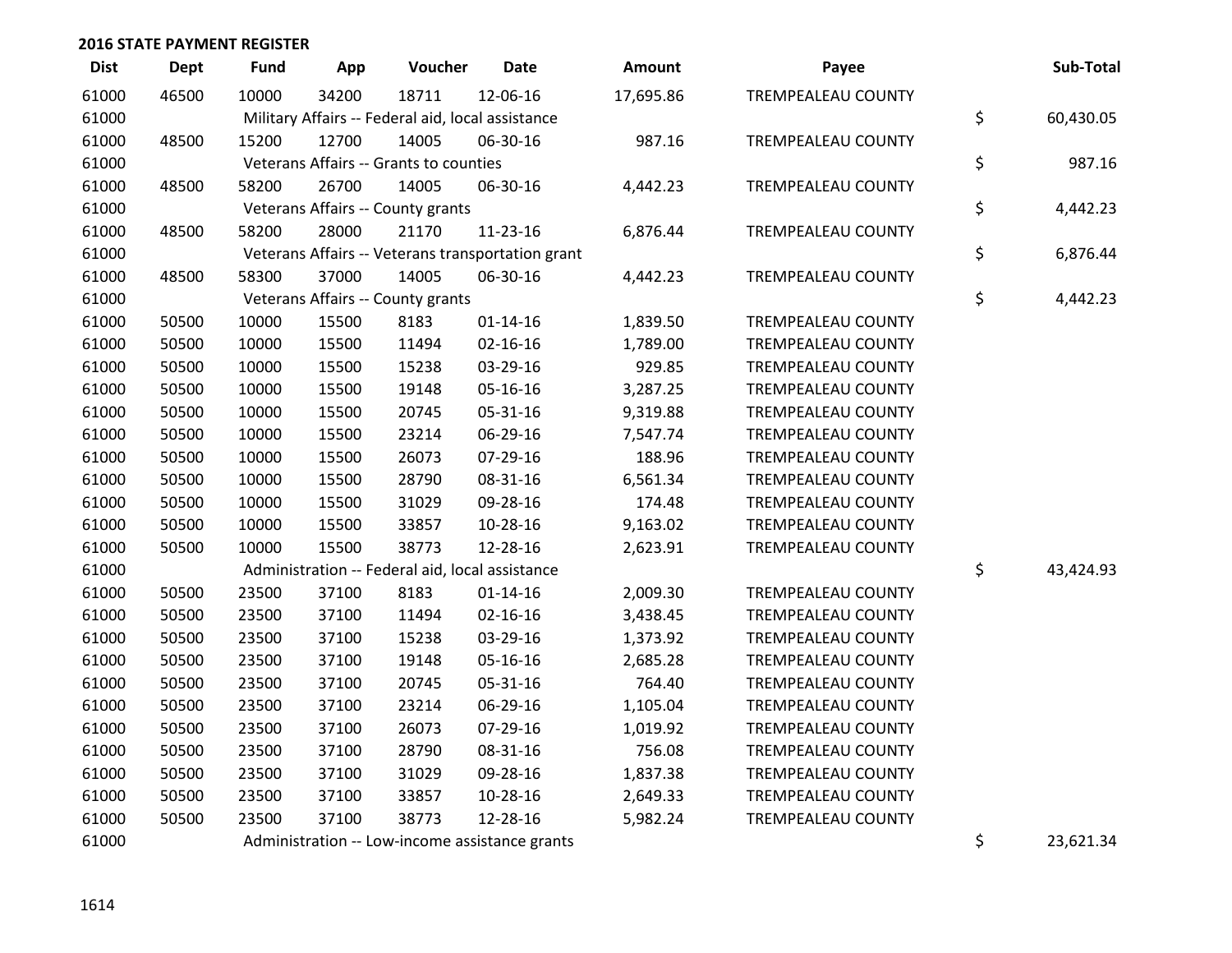| <b>Dist</b> | <b>Dept</b> | <b>Fund</b> | App                                  | Voucher                                             | <b>Date</b>    | Amount       | Payee                     | Sub-Total           |
|-------------|-------------|-------------|--------------------------------------|-----------------------------------------------------|----------------|--------------|---------------------------|---------------------|
| 61000       | 50500       | 26900       | 16600                                | 13254                                               | 03-23-16       | 1,000.00     | <b>TREMPEALEAU COUNTY</b> |                     |
| 61000       | 50500       | 26900       | 16600                                | 13450                                               | 03-24-16       | 58,984.00    | <b>TREMPEALEAU COUNTY</b> |                     |
| 61000       | 50500       | 26900       | 16600                                | 18470                                               | 05-10-16       | 25,000.00    | TREMPEALEAU COUNTY        |                     |
| 61000       |             |             | Administration -- Land               |                                                     |                |              |                           | \$<br>84,984.00     |
| 61000       | 83500       | 10000       | 10500                                | 6912                                                | $07 - 25 - 16$ | 253,305.42   | <b>TREMPEALEAU COUNTY</b> |                     |
| 61000       | 83500       | 10000       | 10500                                | 14437                                               | $11 - 21 - 16$ | 1,370,817.56 | TREMPEALEAU COUNTY        |                     |
| 61000       |             |             |                                      | Revenue -- County and Municipal Aid                 |                |              |                           | \$<br>1,624,122.98  |
| 61000       | 83500       | 10000       | 10900                                | 7253                                                | 07-25-16       | 19,903.00    | TREMPEALEAU COUNTY        |                     |
| 61000       |             |             |                                      | Revenue -- State Aid, Tax Exempt Proprty            |                |              |                           | \$<br>19,903.00     |
| 61000       | 83500       | 10000       | 11000                                | 14437                                               | $11 - 21 - 16$ | 82,847.38    | TREMPEALEAU COUNTY        |                     |
| 61000       |             |             |                                      | Revenue -- Public Utility Distribution              |                |              |                           | \$<br>82,847.38     |
| 61000       | 83500       | 10000       | 30200                                | 5108                                                | $07 - 25 - 16$ | 902,820.45   | TREMPEALEAU COUNTY        |                     |
| 61000       | 83500       | 10000       | 30200                                | 5252                                                | 07-25-16       | 3,518,719.21 | TREMPEALEAU COUNTY        |                     |
| 61000       |             |             |                                      | Revenue -- School Lvy Tx/First Dollar Cr            |                |              |                           | \$<br>4,421,539.66  |
| 61000       | 83500       | 52100       | 36300                                | 3511                                                | 03-29-16       | 875,413.51   | <b>TREMPEALEAU COUNTY</b> |                     |
| 61000       |             |             |                                      | Revenue -- Lottery & Gaming Credit                  |                |              |                           | \$<br>875,413.51    |
| 61000       |             |             | <b>District Total Appropriations</b> |                                                     |                |              |                           | \$<br>12,840,007.27 |
| 61002       | 16500       | 10000       | 22500                                | 4797                                                | 06-27-16       | 2,022.16     | <b>TOWN OF ALBION</b>     |                     |
| 61002       |             |             |                                      | Safety & Prof Services -- Fire dues distribution    |                |              |                           | \$<br>2,022.16      |
| 61002       | 37000       | 10000       | 50300                                | 46273                                               | $04 - 21 - 16$ | 65.13        | <b>TOWN OF ALBION</b>     |                     |
| 61002       |             |             |                                      | Natural Resources -- Aids in lieu of taxes - gener  |                |              |                           | \$<br>65.13         |
| 61002       | 37000       | 21200       | 16600                                | 64042                                               | 06-20-16       | 939.68       | TOWN OF ALBION            |                     |
| 61002       |             |             |                                      | Natural Resources -- Gen program ops-state funds-FR |                |              |                           | \$<br>939.68        |
| 61002       | 37000       | 21200       | 57100                                | 64042                                               | 06-20-16       | 440.65       | TOWN OF ALBION            |                     |
| 61002       |             |             |                                      | Natural Resources -- ResAids - cnty forst, cl & mfl |                |              |                           | \$<br>440.65        |
| 61002       | 37000       | 21200       | 58900                                | 102689                                              | 11-18-16       | 1,214.30     | <b>TOWN OF ALBION</b>     |                     |
| 61002       |             |             |                                      | Natural Resources -- Resource aids - distribution o |                |              |                           | \$<br>1,214.30      |
| 61002       | 39500       | 21100       | 19100                                | 1736                                                | 07-05-16       | 16,443.43    | <b>TOWN OF ALBION</b>     |                     |
| 61002       | 39500       | 21100       | 19100                                | 30808                                               | 10-03-16       | 16,443.45    | TOWN OF ALBION            |                     |
| 61002       | 39500       | 21100       | 19100                                | 77555                                               | $01 - 04 - 16$ | 16,443.43    | TOWN OF ALBION            |                     |
| 61002       | 39500       | 21100       | 19100                                | 85555                                               | 04-04-16       | 16,443.43    | <b>TOWN OF ALBION</b>     |                     |
| 61002       |             |             |                                      | Transportation -- Trns Aids To Mnc.-Sf              |                |              |                           | \$<br>65,773.74     |
| 61002       | 46500       | 27200       | 36500                                | 12227                                               | 06-29-16       | 741.78       | <b>TOWN OF ALBION</b>     |                     |
| 61002       |             |             |                                      | Military Affairs -- Major disaster assist; PIF      |                |              |                           | \$<br>741.78        |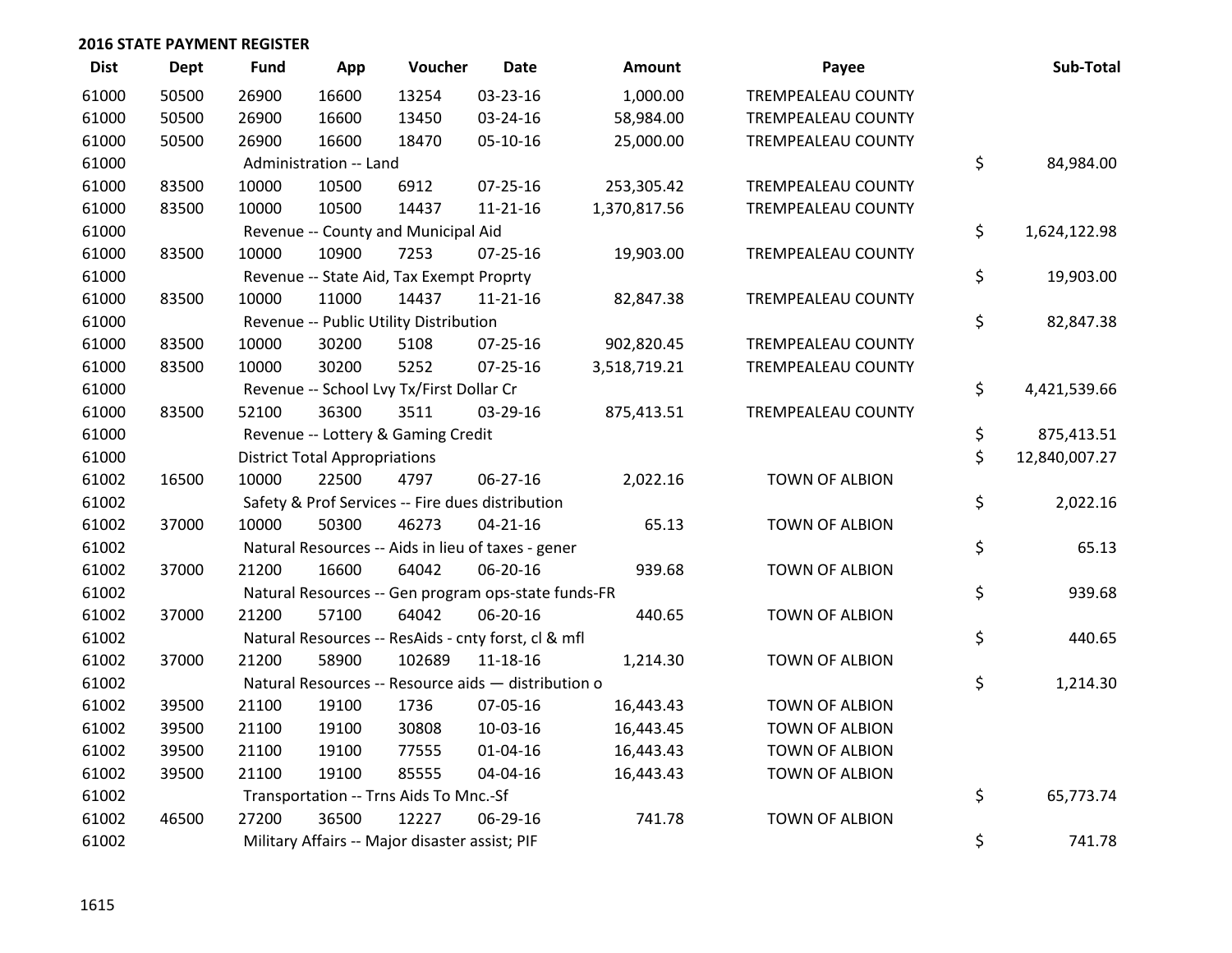| <b>Dist</b> | <b>Dept</b> | <b>Fund</b> | App                                  | Voucher                                  | Date                                                | Amount    | Payee                  | Sub-Total        |
|-------------|-------------|-------------|--------------------------------------|------------------------------------------|-----------------------------------------------------|-----------|------------------------|------------------|
| 61002       | 83500       | 10000       | 10500                                | 6886                                     | $07 - 25 - 16$                                      | 9,860.50  | <b>TOWN OF ALBION</b>  |                  |
| 61002       | 83500       | 10000       | 10500                                | 14411                                    | $11 - 21 - 16$                                      | 55,876.15 | TOWN OF ALBION         |                  |
| 61002       |             |             |                                      | Revenue -- County and Municipal Aid      |                                                     |           |                        | \$<br>65,736.65  |
| 61002       | 83500       | 10000       | 10900                                | 8708                                     | $07 - 25 - 16$                                      | 143.00    | TOWN OF ALBION         |                  |
| 61002       |             |             |                                      | Revenue -- State Aid, Tax Exempt Proprty |                                                     |           |                        | \$<br>143.00     |
| 61002       | 83500       | 52100       | 36300                                | 3324                                     | 03-29-16                                            | 787.44    | <b>TOWN OF ALBION</b>  |                  |
| 61002       |             |             |                                      | Revenue -- Lottery & Gaming Credit       |                                                     |           |                        | \$<br>787.44     |
| 61002       |             |             | <b>District Total Appropriations</b> |                                          |                                                     |           |                        | \$<br>137,864.53 |
| 61004       | 16500       | 10000       | 22500                                | 4798                                     | 06-27-16                                            | 6,490.13  | TOWN OF ARCADIA        |                  |
| 61004       |             |             |                                      |                                          | Safety & Prof Services -- Fire dues distribution    |           |                        | \$<br>6,490.13   |
| 61004       | 37000       | 10000       | 50300                                | 33790                                    | 03-01-16                                            | 19.10     | TOWN OF ARCADIA        |                  |
| 61004       | 37000       | 10000       | 50300                                | 46289                                    | $04 - 21 - 16$                                      | 12.05     | <b>TOWN OF ARCADIA</b> |                  |
| 61004       |             |             |                                      |                                          | Natural Resources -- Aids in lieu of taxes - gener  |           |                        | \$<br>31.15      |
| 61004       | 37000       | 21200       | 16600                                | 64043                                    | 06-20-16                                            | 3,206.69  | TOWN OF ARCADIA        |                  |
| 61004       |             |             |                                      |                                          | Natural Resources -- Gen program ops-state funds-FR |           |                        | \$<br>3,206.69   |
| 61004       | 37000       | 21200       | 57100                                | 64043                                    | 06-20-16                                            | 1,486.65  | TOWN OF ARCADIA        |                  |
| 61004       |             |             |                                      |                                          | Natural Resources -- ResAids - cnty forst, cl & mfl |           |                        | \$<br>1,486.65   |
| 61004       | 37000       | 21200       | 57900                                | 46290                                    | $04 - 21 - 16$                                      | 223.68    | <b>TOWN OF ARCADIA</b> |                  |
| 61004       |             |             |                                      |                                          | Natural Resources -- Aids in lieu of taxes - sum s  |           |                        | \$<br>223.68     |
| 61004       | 37000       | 21200       | 58900                                | 102690                                   | $11 - 18 - 16$                                      | 3,245.80  | TOWN OF ARCADIA        |                  |
| 61004       |             |             |                                      |                                          | Natural Resources -- Resource aids - distribution o |           |                        | \$<br>3,245.80   |
| 61004       | 37000       | 27400       | 67000                                | 56034                                    | 05-27-16                                            | 311.77    | TOWN OF ARCADIA        |                  |
| 61004       |             |             |                                      |                                          | Natural Resources -- Fin asst for responsible units |           |                        | \$<br>311.77     |
| 61004       | 39500       | 21100       | 19100                                | 1737                                     | 07-05-16                                            | 70,964.95 | <b>TOWN OF ARCADIA</b> |                  |
| 61004       | 39500       | 21100       | 19100                                | 30809                                    | 10-03-16                                            | 70,964.97 | <b>TOWN OF ARCADIA</b> |                  |
| 61004       | 39500       | 21100       | 19100                                | 77556                                    | $01 - 04 - 16$                                      | 70,964.95 | <b>TOWN OF ARCADIA</b> |                  |
| 61004       | 39500       | 21100       | 19100                                | 85556                                    | 04-04-16                                            | 70,964.95 | TOWN OF ARCADIA        |                  |
| 61004       |             |             |                                      | Transportation -- Trns Aids To Mnc.-Sf   |                                                     |           |                        | \$<br>283,859.82 |
| 61004       | 83500       | 10000       | 10500                                | 6887                                     | 07-25-16                                            | 12,834.44 | TOWN OF ARCADIA        |                  |
| 61004       | 83500       | 10000       | 10500                                | 14412                                    | $11 - 21 - 16$                                      | 64,102.55 | TOWN OF ARCADIA        |                  |
| 61004       |             |             |                                      | Revenue -- County and Municipal Aid      |                                                     |           |                        | \$<br>76,936.99  |
| 61004       | 83500       | 10000       | 10900                                | 8709                                     | $07 - 25 - 16$                                      | 34.00     | TOWN OF ARCADIA        |                  |
| 61004       |             |             |                                      | Revenue -- State Aid, Tax Exempt Proprty |                                                     |           |                        | \$<br>34.00      |
| 61004       | 83500       | 10000       | 11000                                | 14412                                    | $11 - 21 - 16$                                      | 8,731.85  | TOWN OF ARCADIA        |                  |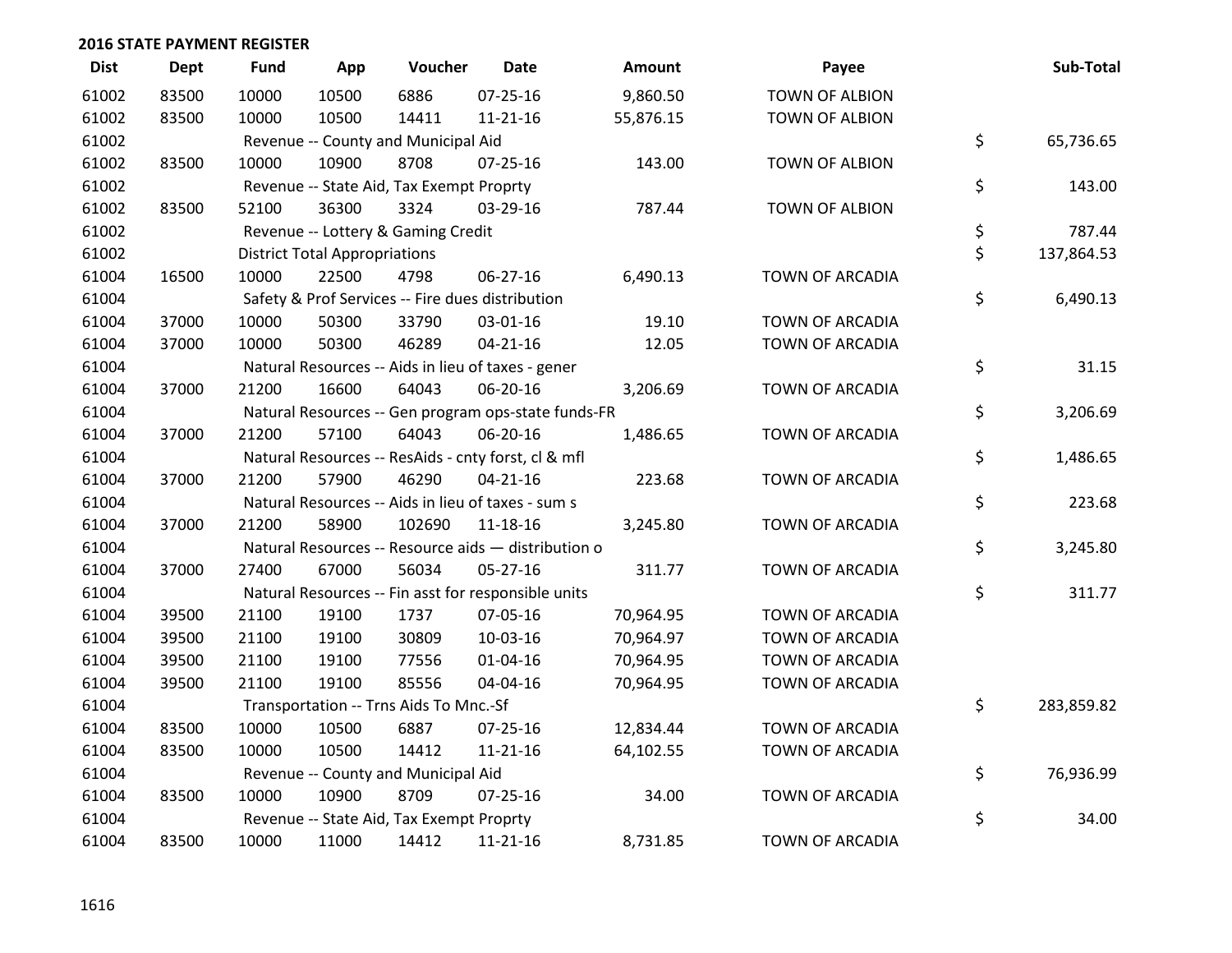| <b>Dist</b> | <b>Dept</b> | Fund  | App                                  | Voucher                                             | Date           | Amount    | Payee                   | Sub-Total        |
|-------------|-------------|-------|--------------------------------------|-----------------------------------------------------|----------------|-----------|-------------------------|------------------|
| 61004       |             |       |                                      | Revenue -- Public Utility Distribution              |                |           |                         | \$<br>8,731.85   |
| 61004       |             |       | <b>District Total Appropriations</b> |                                                     |                |           |                         | \$<br>384,558.53 |
| 61006       | 16500       | 10000 | 22500                                | 4799                                                | 06-27-16       | 1,399.88  | <b>TOWN OF BURNSIDE</b> |                  |
| 61006       |             |       |                                      | Safety & Prof Services -- Fire dues distribution    |                |           |                         | \$<br>1,399.88   |
| 61006       | 37000       | 21200 | 16600                                | 64044                                               | 06-20-16       | 535.40    | <b>TOWN OF BURNSIDE</b> |                  |
| 61006       |             |       |                                      | Natural Resources -- Gen program ops-state funds-FR |                |           |                         | \$<br>535.40     |
| 61006       | 37000       | 21200 | 57100                                | 64044                                               | 06-20-16       | 254.58    | <b>TOWN OF BURNSIDE</b> |                  |
| 61006       |             |       |                                      | Natural Resources -- ResAids - cnty forst, cl & mfl |                |           |                         | \$<br>254.58     |
| 61006       | 37000       | 21200 | 58900                                | 102691                                              | 11-18-16       | 849.13    | <b>TOWN OF BURNSIDE</b> |                  |
| 61006       |             |       |                                      | Natural Resources -- Resource aids - distribution o |                |           |                         | \$<br>849.13     |
| 61006       | 37000       | 27400 | 67000                                | 56336                                               | 05-27-16       | 108.93    | <b>TOWN OF BURNSIDE</b> |                  |
| 61006       |             |       |                                      | Natural Resources -- Fin asst for responsible units |                |           |                         | \$<br>108.93     |
| 61006       | 39500       | 21100 | 19100                                | 1738                                                | 07-05-16       | 15,524.10 | TOWN OF BURNSIDE        |                  |
| 61006       | 39500       | 21100 | 19100                                | 30810                                               | 10-03-16       | 15,524.10 | <b>TOWN OF BURNSIDE</b> |                  |
| 61006       | 39500       | 21100 | 19100                                | 77557                                               | $01 - 04 - 16$ | 15,524.10 | <b>TOWN OF BURNSIDE</b> |                  |
| 61006       | 39500       | 21100 | 19100                                | 85557                                               | 04-04-16       | 15,524.10 | <b>TOWN OF BURNSIDE</b> |                  |
| 61006       |             |       |                                      | Transportation -- Trns Aids To Mnc.-Sf              |                |           |                         | \$<br>62,096.40  |
| 61006       | 83500       | 10000 | 10500                                | 6888                                                | 07-25-16       | 8,555.71  | <b>TOWN OF BURNSIDE</b> |                  |
| 61006       | 83500       | 10000 | 10500                                | 14413                                               | $11 - 21 - 16$ | 47,255.54 | <b>TOWN OF BURNSIDE</b> |                  |
| 61006       |             |       |                                      | Revenue -- County and Municipal Aid                 |                |           |                         | \$<br>55,811.25  |
| 61006       | 83500       | 10000 | 10900                                | 8710                                                | $07 - 25 - 16$ | 4.00      | <b>TOWN OF BURNSIDE</b> |                  |
| 61006       |             |       |                                      | Revenue -- State Aid, Tax Exempt Proprty            |                |           |                         | \$<br>4.00       |
| 61006       | 83500       | 10000 | 11000                                | 14413                                               | $11 - 21 - 16$ | 2,005.90  | TOWN OF BURNSIDE        |                  |
| 61006       |             |       |                                      | Revenue -- Public Utility Distribution              |                |           |                         | \$<br>2,005.90   |
| 61006       |             |       | <b>District Total Appropriations</b> |                                                     |                |           |                         | \$<br>123,065.47 |
| 61008       | 16500       | 10000 | 22500                                | 4800                                                | 06-27-16       | 2,486.12  | TOWN OF CALEDONIA       |                  |
| 61008       |             |       |                                      | Safety & Prof Services -- Fire dues distribution    |                |           |                         | \$<br>2,486.12   |
| 61008       | 37000       | 10000 | 50300                                | 30558                                               | $02 - 17 - 16$ | 456.37    | TOWN OF CALEDONIA       |                  |
| 61008       | 37000       | 10000 | 50300                                | 45611                                               | $04 - 21 - 16$ | 141.68    | TOWN OF CALEDONIA       |                  |
| 61008       | 37000       | 10000 | 50300                                | 45612                                               | $04 - 21 - 16$ | 10.63     | TOWN OF CALEDONIA       |                  |
| 61008       |             |       |                                      | Natural Resources -- Aids in lieu of taxes - gener  |                |           |                         | \$<br>608.68     |
| 61008       | 37000       | 21200 | 16600                                | 64045                                               | 06-20-16       | 101.68    | TOWN OF CALEDONIA       |                  |
| 61008       |             |       |                                      | Natural Resources -- Gen program ops-state funds-FR |                |           |                         | \$<br>101.68     |
| 61008       | 37000       | 21200 | 57100                                | 64045                                               | 06-20-16       | 45.69     | TOWN OF CALEDONIA       |                  |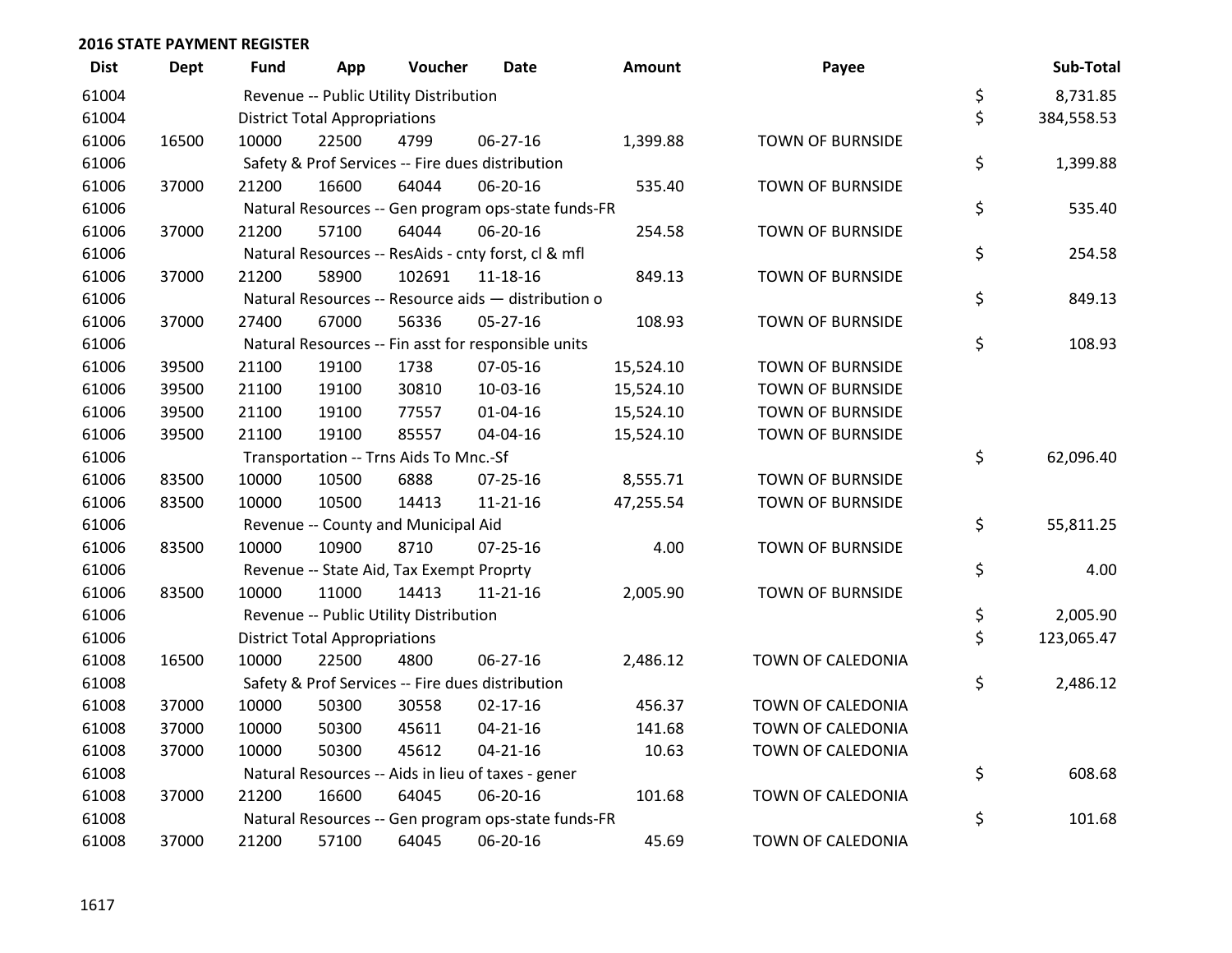| <b>Dist</b> | Dept  | Fund  | App                                  | Voucher                                             | Date           | <b>Amount</b> | Payee                | Sub-Total        |
|-------------|-------|-------|--------------------------------------|-----------------------------------------------------|----------------|---------------|----------------------|------------------|
| 61008       |       |       |                                      | Natural Resources -- ResAids - cnty forst, cl & mfl |                |               |                      | \$<br>45.69      |
| 61008       | 37000 | 21200 | 58900                                | 102692                                              | 11-18-16       | 363.04        | TOWN OF CALEDONIA    |                  |
| 61008       |       |       |                                      | Natural Resources -- Resource aids - distribution o |                |               |                      | \$<br>363.04     |
| 61008       | 39500 | 21100 | 19100                                | 1739                                                | 07-05-16       | 14,632.29     | TOWN OF CALEDONIA    |                  |
| 61008       | 39500 | 21100 | 19100                                | 30811                                               | 10-03-16       | 14,632.29     | TOWN OF CALEDONIA    |                  |
| 61008       | 39500 | 21100 | 19100                                | 77558                                               | $01 - 04 - 16$ | 14,632.29     | TOWN OF CALEDONIA    |                  |
| 61008       | 39500 | 21100 | 19100                                | 85558                                               | 04-04-16       | 14,632.29     | TOWN OF CALEDONIA    |                  |
| 61008       |       |       |                                      | Transportation -- Trns Aids To Mnc.-Sf              |                |               |                      | \$<br>58,529.16  |
| 61008       | 50500 | 10000 | 17400                                | 17127                                               | 04-28-16       | 13,805.00     | TOWN OF CALEDONIA    |                  |
| 61008       |       |       |                                      | Administration -- HV trans In annual impact fee     |                |               |                      | \$<br>13,805.00  |
| 61008       | 83500 | 10000 | 10500                                | 6889                                                | $07 - 25 - 16$ | 4,569.88      | TOWN OF CALEDONIA    |                  |
| 61008       | 83500 | 10000 | 10500                                | 14414                                               | $11 - 21 - 16$ | 26,181.08     | TOWN OF CALEDONIA    |                  |
| 61008       |       |       |                                      | Revenue -- County and Municipal Aid                 |                |               |                      | \$<br>30,750.96  |
| 61008       | 83500 | 10000 | 10900                                | 8711                                                | $07 - 25 - 16$ | 2.00          | TOWN OF CALEDONIA    |                  |
| 61008       |       |       |                                      | Revenue -- State Aid, Tax Exempt Proprty            |                |               |                      | \$<br>2.00       |
| 61008       | 83500 | 52100 | 36300                                | 3325                                                | 03-29-16       | 6,767.81      | TOWN OF CALEDONIA    |                  |
| 61008       |       |       |                                      | Revenue -- Lottery & Gaming Credit                  |                |               |                      | \$<br>6,767.81   |
| 61008       |       |       | <b>District Total Appropriations</b> |                                                     |                |               |                      | \$<br>113,460.14 |
| 61010       | 16500 | 10000 | 22500                                | 4801                                                | 06-27-16       | 749.87        | TOWN OF CHIMNEY ROCK |                  |
| 61010       |       |       |                                      | Safety & Prof Services -- Fire dues distribution    |                |               |                      | \$<br>749.87     |
| 61010       | 37000 | 10000 | 50300                                | 30573                                               | $02 - 17 - 16$ | 11,495.81     | TOWN OF CHIMNEY ROCK |                  |
| 61010       | 37000 | 10000 | 50300                                | 45681                                               | $04 - 21 - 16$ | 742.39        | TOWN OF CHIMNEY ROCK |                  |
| 61010       |       |       |                                      | Natural Resources -- Aids in lieu of taxes - gener  |                |               |                      | \$<br>12,238.20  |
| 61010       | 37000 | 21200 | 16600                                | 64046                                               | 06-20-16       | 1,638.43      | TOWN OF CHIMNEY ROCK |                  |
| 61010       |       |       |                                      | Natural Resources -- Gen program ops-state funds-FR |                |               |                      | \$<br>1,638.43   |
| 61010       | 37000 | 21200 | 57100                                | 64046                                               | 06-20-16       | 845.72        | TOWN OF CHIMNEY ROCK |                  |
| 61010       |       |       |                                      | Natural Resources -- ResAids - cnty forst, cl & mfl |                |               |                      | \$<br>845.72     |
| 61010       | 37000 | 21200 | 57900                                | 45680                                               | $04 - 21 - 16$ | 479.12        | TOWN OF CHIMNEY ROCK |                  |
| 61010       |       |       |                                      | Natural Resources -- Aids in lieu of taxes - sum s  |                |               |                      | \$<br>479.12     |
| 61010       | 37000 | 21200 | 58900                                | 102693                                              | 11-18-16       | 3,969.98      | TOWN OF CHIMNEY ROCK |                  |
| 61010       |       |       |                                      | Natural Resources -- Resource aids - distribution o |                |               |                      | \$<br>3,969.98   |
| 61010       | 37000 | 27400 | 67000                                | 55438                                               | 05-27-16       | 710.29        | TOWN OF CHIMNEY ROCK |                  |
| 61010       |       |       |                                      | Natural Resources -- Fin asst for responsible units |                |               |                      | \$<br>710.29     |
| 61010       | 39500 | 21100 | 19100                                | 1740                                                | 07-05-16       | 17,511.40     | TOWN OF CHIMNEY ROCK |                  |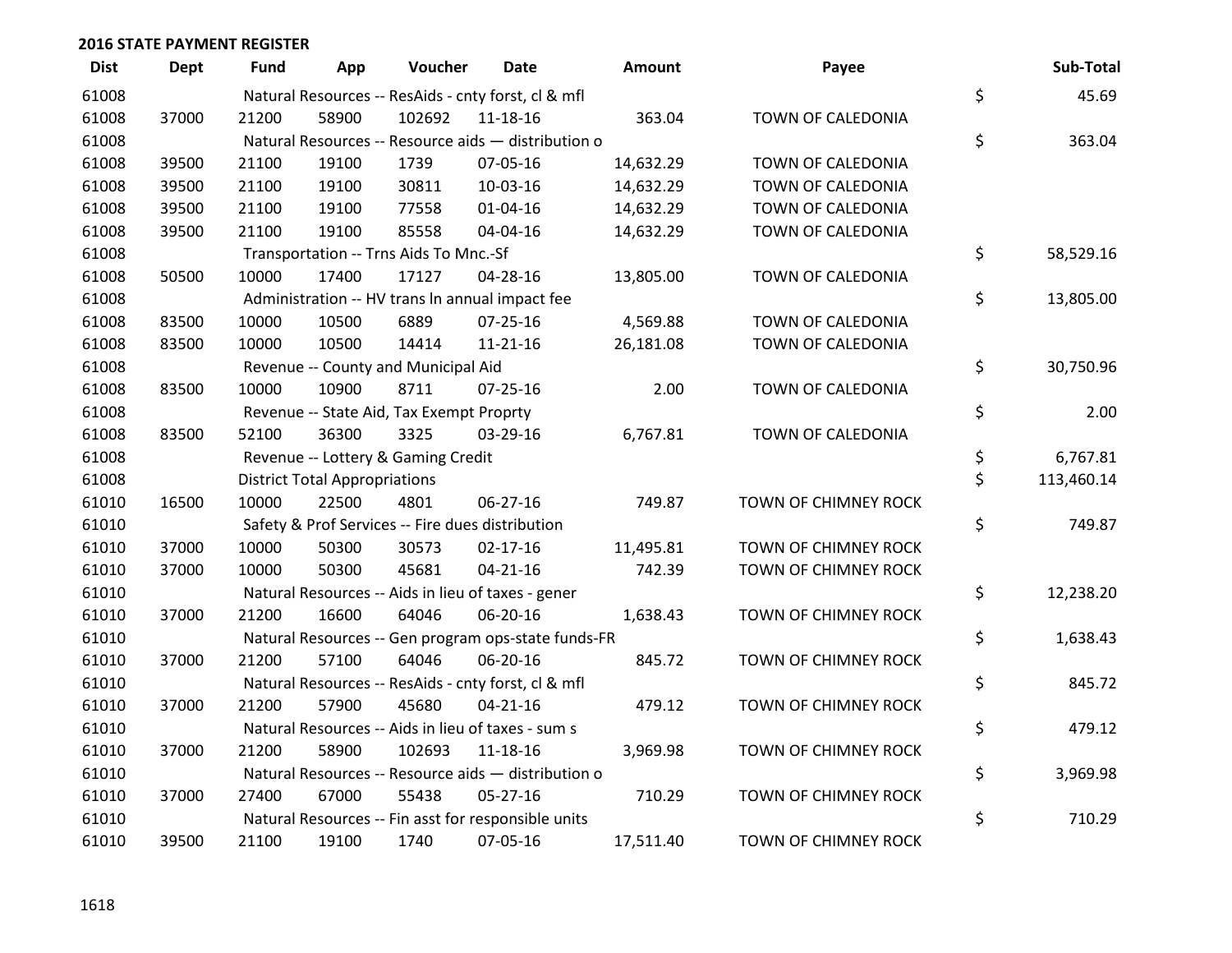| <b>Dist</b> | <b>Dept</b> | Fund  | App                                  | Voucher                                  | Date                                                | <b>Amount</b> | Payee                  | Sub-Total        |
|-------------|-------------|-------|--------------------------------------|------------------------------------------|-----------------------------------------------------|---------------|------------------------|------------------|
| 61010       | 39500       | 21100 | 19100                                | 30812                                    | 10-03-16                                            | 17,511.42     | TOWN OF CHIMNEY ROCK   |                  |
| 61010       | 39500       | 21100 | 19100                                | 77559                                    | 01-04-16                                            | 17,511.40     | TOWN OF CHIMNEY ROCK   |                  |
| 61010       | 39500       | 21100 | 19100                                | 85559                                    | 04-04-16                                            | 17,511.40     | TOWN OF CHIMNEY ROCK   |                  |
| 61010       |             |       |                                      | Transportation -- Trns Aids To Mnc.-Sf   |                                                     |               |                        | \$<br>70,045.62  |
| 61010       | 83500       | 10000 | 10500                                | 6890                                     | 07-25-16                                            | 3,836.96      | TOWN OF CHIMNEY ROCK   |                  |
| 61010       | 83500       | 10000 | 10500                                | 14415                                    | $11 - 21 - 16$                                      | 21,742.84     | TOWN OF CHIMNEY ROCK   |                  |
| 61010       |             |       |                                      | Revenue -- County and Municipal Aid      |                                                     |               |                        | \$<br>25,579.80  |
| 61010       |             |       | <b>District Total Appropriations</b> |                                          |                                                     |               |                        | \$<br>116,257.03 |
| 61012       | 16500       | 10000 | 22500                                | 4802                                     | 06-27-16                                            | 1,332.25      | TOWN OF DODGE          |                  |
| 61012       |             |       |                                      |                                          | Safety & Prof Services -- Fire dues distribution    |               |                        | \$<br>1,332.25   |
| 61012       | 37000       | 21200 | 16600                                | 64047                                    | 06-20-16                                            | 538.63        | TOWN OF DODGE          |                  |
| 61012       |             |       |                                      |                                          | Natural Resources -- Gen program ops-state funds-FR |               |                        | \$<br>538.63     |
| 61012       | 37000       | 21200 | 57100                                | 64047                                    | 06-20-16                                            | 250.63        | TOWN OF DODGE          |                  |
| 61012       |             |       |                                      |                                          | Natural Resources -- ResAids - cnty forst, cl & mfl |               |                        | \$<br>250.63     |
| 61012       | 37000       | 21200 | 57900                                | 46374                                    | $04 - 21 - 16$                                      | 21.50         | TOWN OF DODGE          |                  |
| 61012       |             |       |                                      |                                          | Natural Resources -- Aids in lieu of taxes - sum s  |               |                        | \$<br>21.50      |
| 61012       | 37000       | 21200 | 58900                                | 102694                                   | 11-18-16                                            | 390.96        | TOWN OF DODGE          |                  |
| 61012       |             |       |                                      |                                          | Natural Resources -- Resource aids - distribution o |               |                        | \$<br>390.96     |
| 61012       | 39500       | 21100 | 19100                                | 1741                                     | 07-05-16                                            | 9,958.54      | <b>TOWN OF DODGE</b>   |                  |
| 61012       | 39500       | 21100 | 19100                                | 30813                                    | 10-03-16                                            | 9,958.56      | TOWN OF DODGE          |                  |
| 61012       | 39500       | 21100 | 19100                                | 77560                                    | $01 - 04 - 16$                                      | 9,958.54      | TOWN OF DODGE          |                  |
| 61012       | 39500       | 21100 | 19100                                | 85560                                    | 04-04-16                                            | 9,958.54      | TOWN OF DODGE          |                  |
| 61012       |             |       |                                      | Transportation -- Trns Aids To Mnc.-Sf   |                                                     |               |                        | \$<br>39,834.18  |
| 61012       | 83500       | 10000 | 10500                                | 6891                                     | $07 - 25 - 16$                                      | 7,026.65      | TOWN OF DODGE          |                  |
| 61012       | 83500       | 10000 | 10500                                | 14416                                    | $11 - 21 - 16$                                      | 39,817.71     | TOWN OF DODGE          |                  |
| 61012       |             |       |                                      | Revenue -- County and Municipal Aid      |                                                     |               |                        | \$<br>46,844.36  |
| 61012       | 83500       | 10000 | 10900                                | 8712                                     | $07 - 25 - 16$                                      | 6.00          | TOWN OF DODGE          |                  |
| 61012       |             |       |                                      | Revenue -- State Aid, Tax Exempt Proprty |                                                     |               |                        | \$<br>6.00       |
| 61012       |             |       | <b>District Total Appropriations</b> |                                          |                                                     |               |                        | \$<br>89,218.51  |
| 61014       | 37000       | 10000 | 50300                                | 46410                                    | $04 - 21 - 16$                                      | 13.94         | <b>TOWN OF ETTRICK</b> |                  |
| 61014       |             |       |                                      |                                          | Natural Resources -- Aids in lieu of taxes - gener  |               |                        | \$<br>13.94      |
| 61014       | 37000       | 21200 | 16600                                | 64048                                    | 06-20-16                                            | 3,357.31      | <b>TOWN OF ETTRICK</b> |                  |
| 61014       |             |       |                                      |                                          | Natural Resources -- Gen program ops-state funds-FR |               |                        | \$<br>3,357.31   |
| 61014       | 37000       | 21200 | 57100                                | 64048                                    | 06-20-16                                            | 1,555.99      | <b>TOWN OF ETTRICK</b> |                  |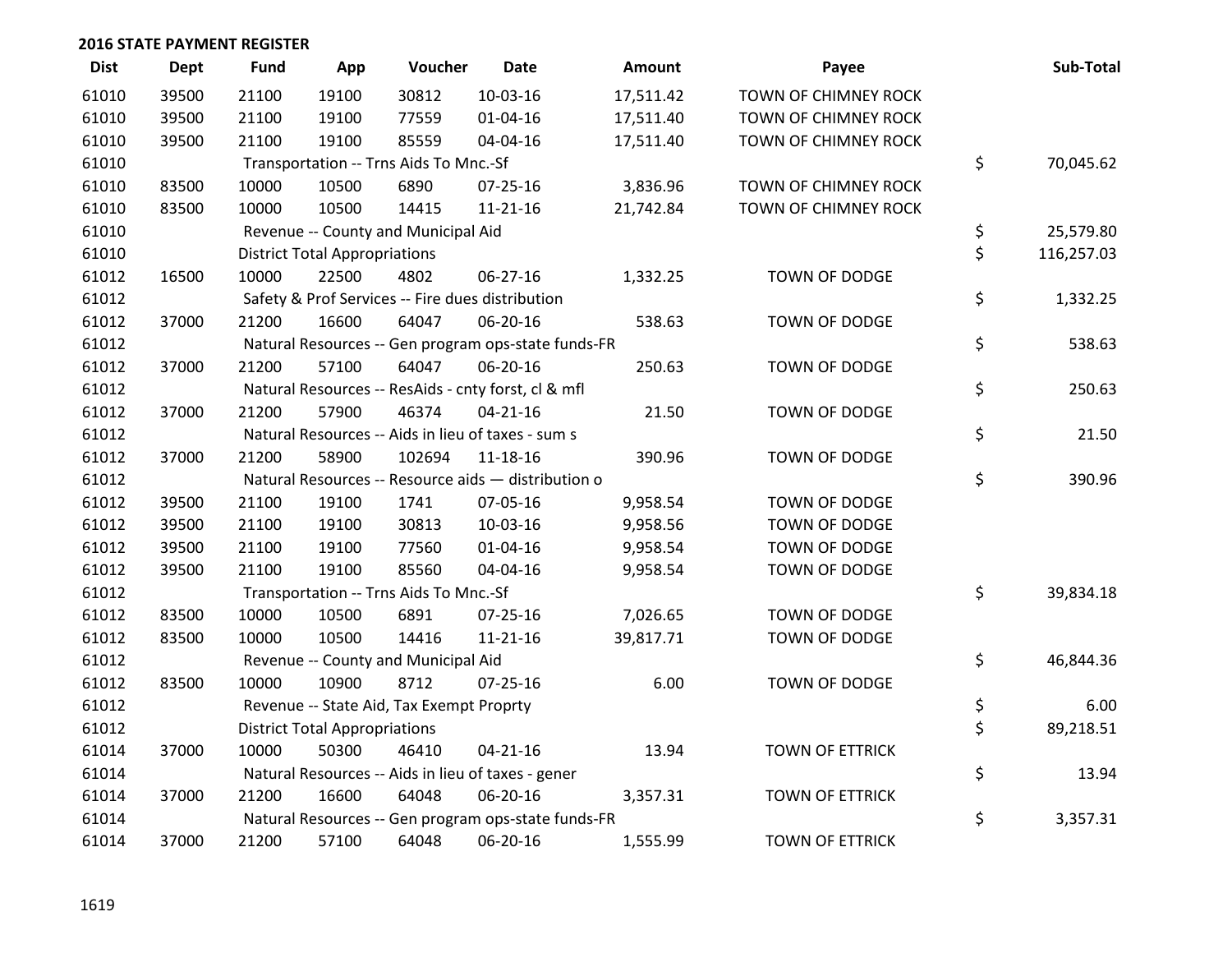| <b>Dist</b> | <b>Dept</b> | <b>Fund</b> | App                                  | Voucher                                             | Date           | Amount    | Payee                  | Sub-Total        |
|-------------|-------------|-------------|--------------------------------------|-----------------------------------------------------|----------------|-----------|------------------------|------------------|
| 61014       |             |             |                                      | Natural Resources -- ResAids - cnty forst, cl & mfl |                |           |                        | \$<br>1,555.99   |
| 61014       | 37000       | 21200       | 58900                                | 102695                                              | 11-18-16       | 107.04    | TOWN OF ETTRICK        |                  |
| 61014       |             |             |                                      | Natural Resources -- Resource aids - distribution o |                |           |                        | \$<br>107.04     |
| 61014       | 37000       | 27400       | 67000                                | 56144                                               | 05-27-16       | 1,901.56  | TOWN OF ETTRICK        |                  |
| 61014       |             |             |                                      | Natural Resources -- Fin asst for responsible units |                |           |                        | \$<br>1,901.56   |
| 61014       | 39500       | 21100       | 19100                                | 1742                                                | 07-05-16       | 48,047.64 | <b>TOWN OF ETTRICK</b> |                  |
| 61014       | 39500       | 21100       | 19100                                | 30814                                               | 10-03-16       | 48,047.64 | <b>TOWN OF ETTRICK</b> |                  |
| 61014       | 39500       | 21100       | 19100                                | 77561                                               | $01 - 04 - 16$ | 48,047.64 | TOWN OF ETTRICK        |                  |
| 61014       | 39500       | 21100       | 19100                                | 85561                                               | 04-04-16       | 48,047.64 | TOWN OF ETTRICK        |                  |
| 61014       |             |             |                                      | Transportation -- Trns Aids To Mnc.-Sf              |                |           |                        | \$<br>192,190.56 |
| 61014       | 83500       | 10000       | 10500                                | 6892                                                | 07-25-16       | 9,888.74  | <b>TOWN OF ETTRICK</b> |                  |
| 61014       | 83500       | 10000       | 10500                                | 14417                                               | $11 - 21 - 16$ | 55,686.36 | TOWN OF ETTRICK        |                  |
| 61014       |             |             |                                      | Revenue -- County and Municipal Aid                 |                |           |                        | \$<br>65,575.10  |
| 61014       | 83500       | 10000       | 10900                                | 8713                                                | $07 - 25 - 16$ | 16.00     | <b>TOWN OF ETTRICK</b> |                  |
| 61014       |             |             |                                      | Revenue -- State Aid, Tax Exempt Proprty            |                |           |                        | \$<br>16.00      |
| 61014       | 83500       | 10000       | 11000                                | 14417                                               | $11 - 21 - 16$ | 363.18    | TOWN OF ETTRICK        |                  |
| 61014       |             |             |                                      | Revenue -- Public Utility Distribution              |                |           |                        | \$<br>363.18     |
| 61014       |             |             | <b>District Total Appropriations</b> |                                                     |                |           |                        | \$<br>265,080.68 |
| 61016       | 16500       | 10000       | 22500                                | 4803                                                | 06-27-16       | 5,300.51  | <b>TOWN OF GALE</b>    |                  |
| 61016       |             |             |                                      | Safety & Prof Services -- Fire dues distribution    |                |           |                        | \$<br>5,300.51   |
| 61016       | 37000       | 21200       | 16600                                | 64049                                               | 06-20-16       | 1,822.70  | <b>TOWN OF GALE</b>    |                  |
| 61016       |             |             |                                      | Natural Resources -- Gen program ops-state funds-FR |                |           |                        | \$<br>1,822.70   |
| 61016       | 37000       | 21200       | 57100                                | 64049                                               | 06-20-16       | 866.74    | <b>TOWN OF GALE</b>    |                  |
| 61016       |             |             |                                      | Natural Resources -- ResAids - cnty forst, cl & mfl |                |           |                        | \$<br>866.74     |
| 61016       | 37000       | 21200       | 57900                                | 46432                                               | $04 - 21 - 16$ | 51.04     | <b>TOWN OF GALE</b>    |                  |
| 61016       |             |             |                                      | Natural Resources -- Aids in lieu of taxes - sum s  |                |           |                        | \$<br>51.04      |
| 61016       | 37000       | 21200       | 58900                                | 102696                                              | $11 - 18 - 16$ | 47.44     | <b>TOWN OF GALE</b>    |                  |
| 61016       |             |             |                                      | Natural Resources -- Resource aids - distribution o |                |           |                        | \$<br>47.44      |
| 61016       | 39500       | 21100       | 19100                                | 1743                                                | 07-05-16       | 41,898.55 | <b>TOWN OF GALE</b>    |                  |
| 61016       | 39500       | 21100       | 19100                                | 30815                                               | 10-03-16       | 41,898.57 | <b>TOWN OF GALE</b>    |                  |
| 61016       | 39500       | 21100       | 19100                                | 77562                                               | $01 - 04 - 16$ | 41,898.55 | <b>TOWN OF GALE</b>    |                  |
| 61016       | 39500       | 21100       | 19100                                | 85562                                               | 04-04-16       | 41,898.55 | <b>TOWN OF GALE</b>    |                  |
| 61016       |             |             |                                      | Transportation -- Trns Aids To Mnc.-Sf              |                |           |                        | \$<br>167,594.22 |
| 61016       | 50500       | 10000       | 17400                                | 17128                                               | 04-28-16       | 58,903.00 | <b>TOWN OF GALE</b>    |                  |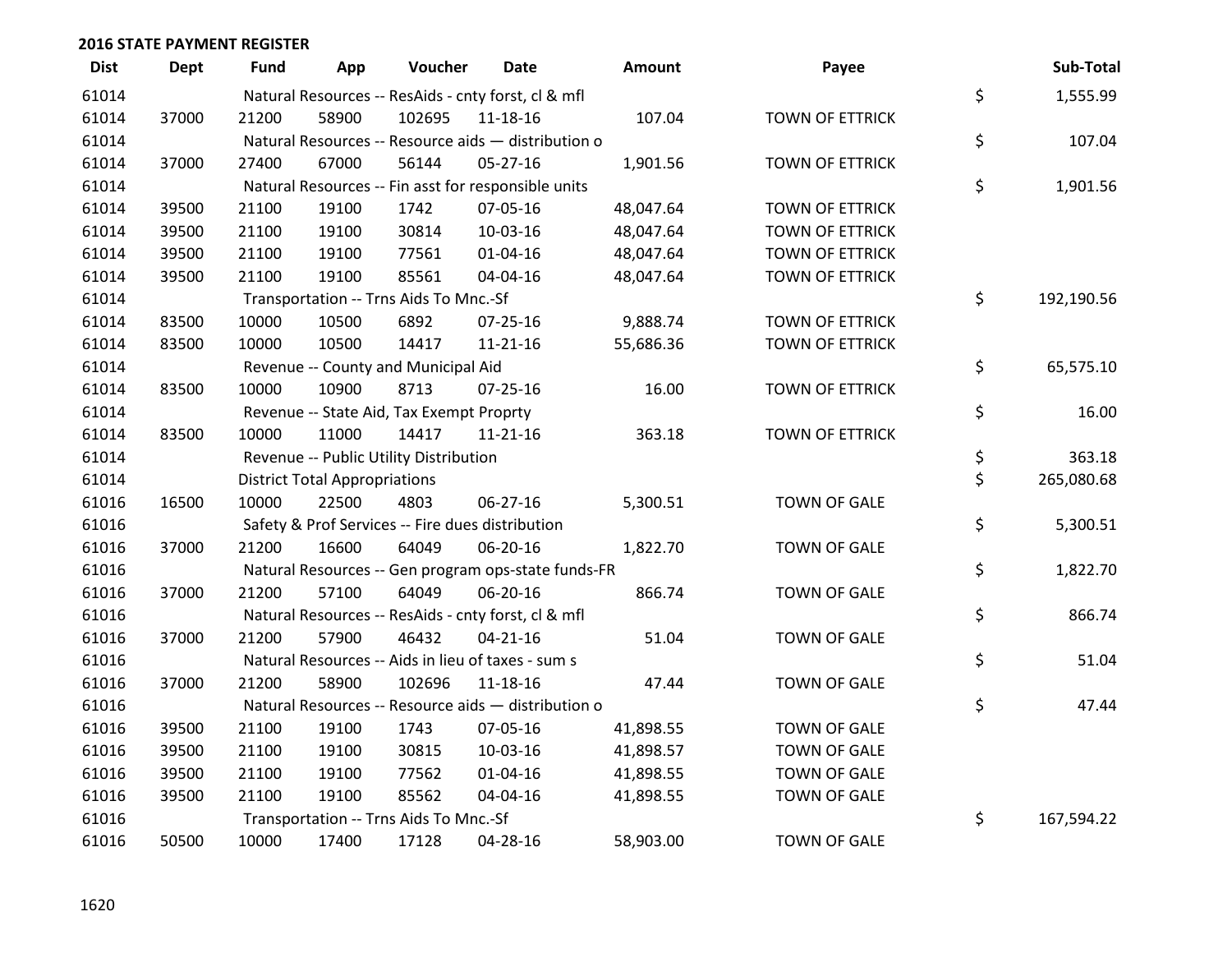| <b>Dist</b> | Dept  | <b>Fund</b> | App                                  | Voucher                                  | Date                                                | <b>Amount</b> | Payee               | Sub-Total        |
|-------------|-------|-------------|--------------------------------------|------------------------------------------|-----------------------------------------------------|---------------|---------------------|------------------|
| 61016       |       |             |                                      |                                          | Administration -- HV trans In annual impact fee     |               |                     | \$<br>58,903.00  |
| 61016       | 83500 | 10000       | 10500                                | 6893                                     | $07 - 25 - 16$                                      | 16,843.98     | <b>TOWN OF GALE</b> |                  |
| 61016       | 83500 | 10000       | 10500                                | 14418                                    | $11 - 21 - 16$                                      | 94,640.36     | <b>TOWN OF GALE</b> |                  |
| 61016       |       |             |                                      | Revenue -- County and Municipal Aid      |                                                     |               |                     | \$<br>111,484.34 |
| 61016       | 83500 | 10000       | 10900                                | 8714                                     | $07 - 25 - 16$                                      | 52.00         | <b>TOWN OF GALE</b> |                  |
| 61016       |       |             |                                      | Revenue -- State Aid, Tax Exempt Proprty |                                                     |               |                     | \$<br>52.00      |
| 61016       | 83500 | 10000       | 11000                                | 14418                                    | $11 - 21 - 16$                                      | 785.65        | <b>TOWN OF GALE</b> |                  |
| 61016       |       |             |                                      | Revenue -- Public Utility Distribution   |                                                     |               |                     | \$<br>785.65     |
| 61016       | 83500 | 52100       | 36300                                | 3326                                     | 03-29-16                                            | 594.41        | <b>TOWN OF GALE</b> |                  |
| 61016       |       |             |                                      | Revenue -- Lottery & Gaming Credit       |                                                     |               |                     | \$<br>594.41     |
| 61016       |       |             | <b>District Total Appropriations</b> |                                          |                                                     |               |                     | \$<br>347,502.05 |
| 61018       | 16500 | 10000       | 22500                                | 4804                                     | 06-27-16                                            | 3,128.99      | <b>TOWN OF HALE</b> |                  |
| 61018       |       |             |                                      |                                          | Safety & Prof Services -- Fire dues distribution    |               |                     | \$<br>3,128.99   |
| 61018       | 37000 | 10000       | 50300                                | 30767                                    | $02 - 17 - 16$                                      | 653.39        | <b>TOWN OF HALE</b> |                  |
| 61018       |       |             |                                      |                                          | Natural Resources -- Aids in lieu of taxes - gener  |               |                     | \$<br>653.39     |
| 61018       | 37000 | 21200       | 16600                                | 64050                                    | 06-20-16                                            | 2,186.46      | <b>TOWN OF HALE</b> |                  |
| 61018       |       |             |                                      |                                          | Natural Resources -- Gen program ops-state funds-FR |               |                     | \$<br>2,186.46   |
| 61018       | 37000 | 21200       | 57100                                | 64050                                    | 06-20-16                                            | 1,083.81      | <b>TOWN OF HALE</b> |                  |
| 61018       |       |             |                                      |                                          | Natural Resources -- ResAids - cnty forst, cl & mfl |               |                     | \$<br>1,083.81   |
| 61018       | 37000 | 21200       | 57900                                | 46452                                    | $04 - 21 - 16$                                      | 105.60        | <b>TOWN OF HALE</b> |                  |
| 61018       |       |             |                                      |                                          | Natural Resources -- Aids in lieu of taxes - sum s  |               |                     | \$<br>105.60     |
| 61018       | 37000 | 21200       | 58900                                | 102697                                   | $11 - 18 - 16$                                      | 2,286.17      | <b>TOWN OF HALE</b> |                  |
| 61018       |       |             |                                      |                                          | Natural Resources -- Resource aids - distribution o |               |                     | \$<br>2,286.17   |
| 61018       | 37000 | 27400       | 67000                                | 55455                                    | $05 - 27 - 16$                                      | 1,679.92      | <b>TOWN OF HALE</b> |                  |
| 61018       |       |             |                                      |                                          | Natural Resources -- Fin asst for responsible units |               |                     | \$<br>1,679.92   |
| 61018       | 39500 | 21100       | 19100                                | 1744                                     | 07-05-16                                            | 41,491.18     | <b>TOWN OF HALE</b> |                  |
| 61018       | 39500 | 21100       | 19100                                | 30816                                    | 10-03-16                                            | 41,491.20     | TOWN OF HALE        |                  |
| 61018       |       |             |                                      | Transportation -- Trns Aids To Mnc.-Sf   |                                                     |               |                     | \$<br>82,982.38  |
| 61018       | 39500 | 21100       | 17400                                | 80599                                    | 05-02-16                                            | 2,349.84      | TREAS TN HALE       |                  |
| 61018       |       |             |                                      | Transportation -- Disastr Damag Aid Sf   |                                                     |               |                     | \$<br>2,349.84   |
| 61018       | 39500 | 21100       | 19100                                | 77563                                    | 01-04-16                                            | 41,491.18     | <b>TOWN OF HALE</b> |                  |
| 61018       | 39500 | 21100       | 19100                                | 85563                                    | 04-04-16                                            | 41,491.18     | <b>TOWN OF HALE</b> |                  |
| 61018       |       |             |                                      | Transportation -- Trns Aids To Mnc.-Sf   |                                                     |               |                     | \$<br>82,982.36  |
| 61018       | 83500 | 10000       | 10500                                | 6894                                     | 07-25-16                                            | 10,202.97     | <b>TOWN OF HALE</b> |                  |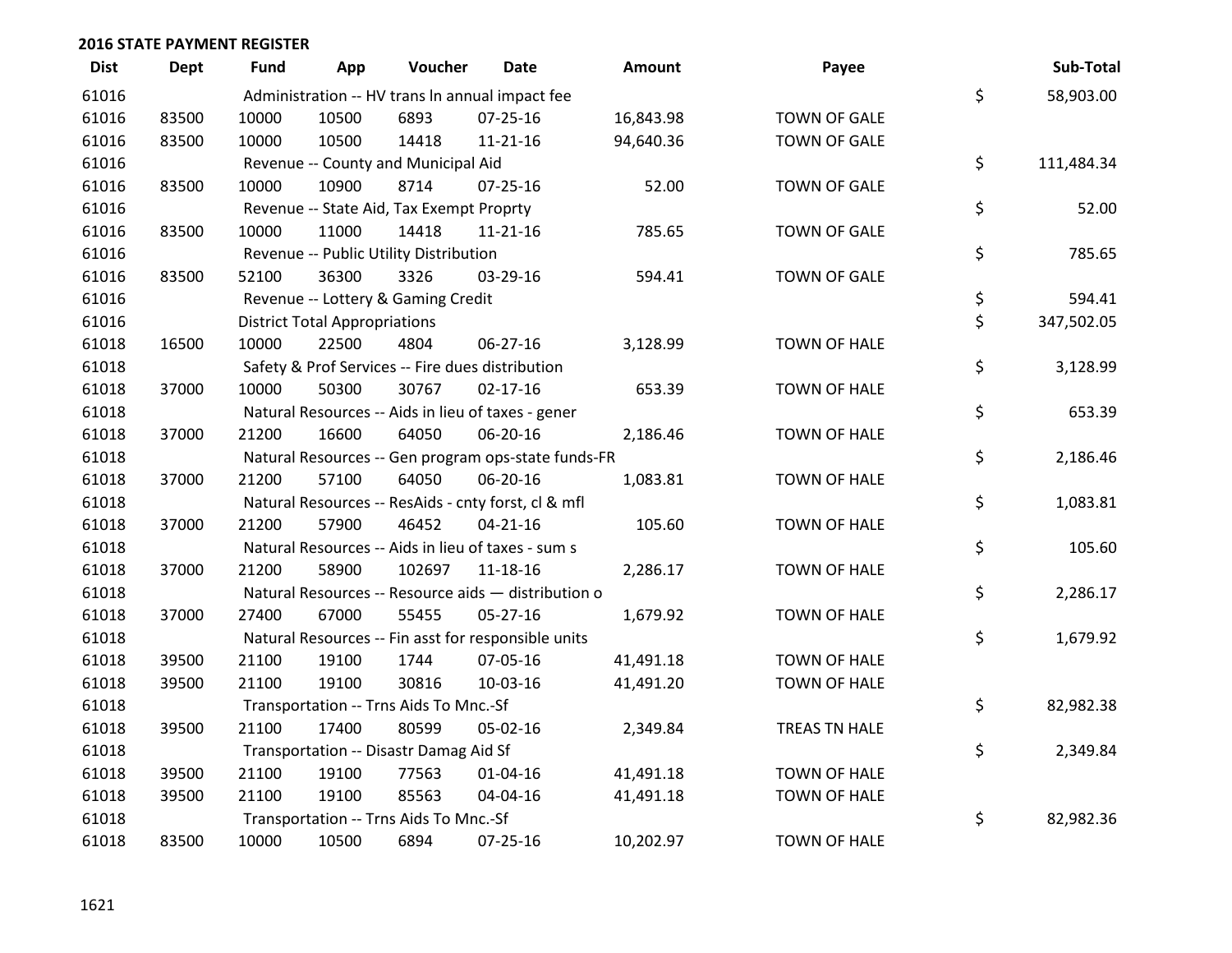| <b>Dist</b> | <b>Dept</b> | <b>Fund</b> | App                                  | Voucher                                             | <b>Date</b>    | <b>Amount</b> | Payee                  | Sub-Total        |
|-------------|-------------|-------------|--------------------------------------|-----------------------------------------------------|----------------|---------------|------------------------|------------------|
| 61018       | 83500       | 10000       | 10500                                | 14419                                               | $11 - 21 - 16$ | 57,506.04     | <b>TOWN OF HALE</b>    |                  |
| 61018       |             |             |                                      | Revenue -- County and Municipal Aid                 |                |               |                        | \$<br>67,709.01  |
| 61018       | 83500       | 10000       | 10900                                | 8715                                                | $07 - 25 - 16$ | 412.00        | <b>TOWN OF HALE</b>    |                  |
| 61018       |             |             |                                      | Revenue -- State Aid, Tax Exempt Proprty            |                |               |                        | \$<br>412.00     |
| 61018       | 83500       | 10000       | 11000                                | 14419                                               | $11 - 21 - 16$ | 323.18        | TOWN OF HALE           |                  |
| 61018       |             |             |                                      | Revenue -- Public Utility Distribution              |                |               |                        | \$<br>323.18     |
| 61018       |             |             | <b>District Total Appropriations</b> |                                                     |                |               |                        | \$<br>247,883.11 |
| 61020       | 16500       | 10000       | 22500                                | 5355                                                | $07 - 11 - 16$ | 1,692.24      | <b>TOWN OF LINCOLN</b> |                  |
| 61020       |             |             |                                      | Safety & Prof Services -- Fire dues distribution    |                |               |                        | \$<br>1,692.24   |
| 61020       | 37000       | 21200       | 16600                                | 64051                                               | 06-20-16       | 393.53        | TOWN OF LINCOLN        |                  |
| 61020       |             |             |                                      | Natural Resources -- Gen program ops-state funds-FR |                |               |                        | \$<br>393.53     |
| 61020       | 37000       | 21200       | 57100                                | 64051                                               | 06-20-16       | 192.83        | TOWN OF LINCOLN        |                  |
| 61020       |             |             |                                      | Natural Resources -- ResAids - cnty forst, cl & mfl |                |               |                        | \$<br>192.83     |
| 61020       | 37000       | 21200       | 58900                                | 102698                                              | 11-18-16       | 19.95         | TOWN OF LINCOLN        |                  |
| 61020       |             |             |                                      | Natural Resources -- Resource aids - distribution o |                |               |                        | \$<br>19.95      |
| 61020       | 39500       | 21100       | 19100                                | 1745                                                | 07-05-16       | 19,438.15     | TOWN OF LINCOLN        |                  |
| 61020       | 39500       | 21100       | 19100                                | 30817                                               | 10-03-16       | 19,438.17     | TOWN OF LINCOLN        |                  |
| 61020       | 39500       | 21100       | 19100                                | 77564                                               | $01 - 04 - 16$ | 19,438.15     | <b>TOWN OF LINCOLN</b> |                  |
| 61020       | 39500       | 21100       | 19100                                | 85564                                               | 04-04-16       | 19,438.15     | TOWN OF LINCOLN        |                  |
| 61020       |             |             |                                      | Transportation -- Trns Aids To Mnc.-Sf              |                |               |                        | \$<br>77,752.62  |
| 61020       | 83500       | 10000       | 10500                                | 6895                                                | $07 - 25 - 16$ | 15,304.75     | <b>TOWN OF LINCOLN</b> |                  |
| 61020       | 83500       | 10000       | 10500                                | 14420                                               | $11 - 21 - 16$ | 85,633.33     | TOWN OF LINCOLN        |                  |
| 61020       |             |             |                                      | Revenue -- County and Municipal Aid                 |                |               |                        | \$<br>100,938.08 |
| 61020       | 83500       | 10000       | 10900                                | 8716                                                | $07 - 25 - 16$ | 10.00         | TOWN OF LINCOLN        |                  |
| 61020       |             |             |                                      | Revenue -- State Aid, Tax Exempt Proprty            |                |               |                        | \$<br>10.00      |
| 61020       | 83500       | 10000       | 11000                                | 14420                                               | $11 - 21 - 16$ | 1,093.46      | TOWN OF LINCOLN        |                  |
| 61020       |             |             |                                      | Revenue -- Public Utility Distribution              |                |               |                        | \$<br>1,093.46   |
| 61020       | 83500       | 52100       | 36300                                | 3327                                                | 03-28-16       | 1,800.31      | TOWN OF LINCOLN        |                  |
| 61020       |             |             |                                      | Revenue -- Lottery & Gaming Credit                  |                |               |                        | \$<br>1,800.31   |
| 61020       |             |             | <b>District Total Appropriations</b> |                                                     |                |               |                        | \$<br>183,893.02 |
| 61022       | 16500       | 10000       | 22500                                | 4805                                                | 06-27-16       | 2,204.68      | <b>TOWN OF PIGEON</b>  |                  |
| 61022       |             |             |                                      | Safety & Prof Services -- Fire dues distribution    |                |               |                        | \$<br>2,204.68   |
| 61022       | 37000       | 21200       | 16600                                | 64052                                               | 06-20-16       | 1,265.60      | <b>TOWN OF PIGEON</b>  |                  |
| 61022       |             |             |                                      | Natural Resources -- Gen program ops-state funds-FR |                |               |                        | \$<br>1,265.60   |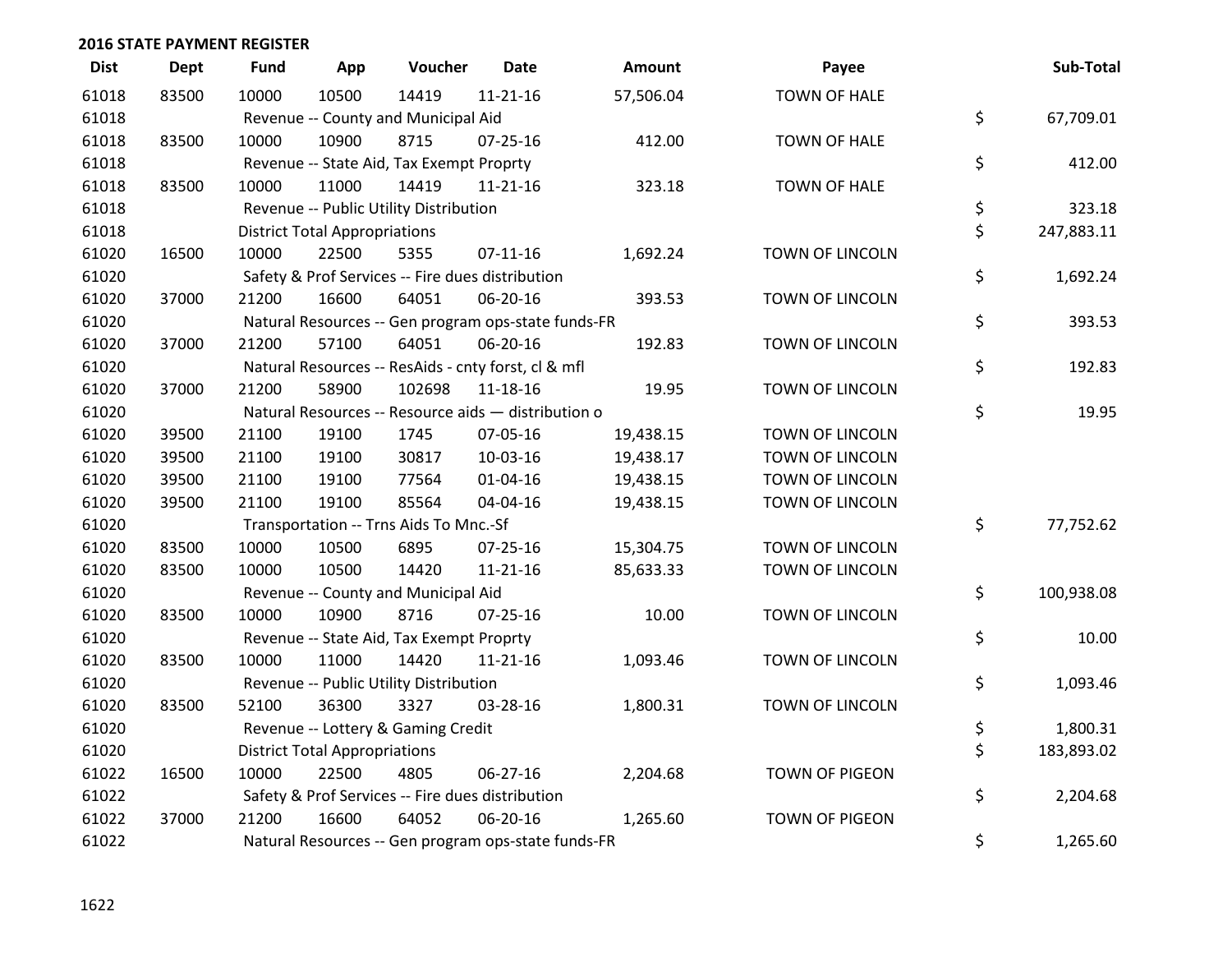| <b>Dist</b> | <b>Dept</b> | <b>Fund</b> | App                                  | Voucher                                             | <b>Date</b>    | Amount    | Payee                  | Sub-Total        |
|-------------|-------------|-------------|--------------------------------------|-----------------------------------------------------|----------------|-----------|------------------------|------------------|
| 61022       | 37000       | 21200       | 57100                                | 64052                                               | 06-20-16       | 663.07    | <b>TOWN OF PIGEON</b>  |                  |
| 61022       |             |             |                                      | Natural Resources -- ResAids - cnty forst, cl & mfl |                |           |                        | \$<br>663.07     |
| 61022       | 37000       | 21200       | 58900                                | 102699                                              | 11-18-16       | 5,413.52  | TOWN OF PIGEON         |                  |
| 61022       |             |             |                                      | Natural Resources -- Resource aids - distribution o |                |           |                        | \$<br>5,413.52   |
| 61022       | 37000       | 27400       | 67000                                | 55530                                               | 05-27-16       | 751.26    | TOWN OF PIGEON         |                  |
| 61022       |             |             |                                      | Natural Resources -- Fin asst for responsible units |                |           |                        | \$<br>751.26     |
| 61022       | 39500       | 21100       | 19100                                | 1746                                                | 07-05-16       | 23,104.48 | TOWN OF PIGEON         |                  |
| 61022       | 39500       | 21100       | 19100                                | 30818                                               | 10-03-16       | 23,104.50 | TOWN OF PIGEON         |                  |
| 61022       | 39500       | 21100       | 19100                                | 77565                                               | 01-04-16       | 23,104.48 | TOWN OF PIGEON         |                  |
| 61022       | 39500       | 21100       | 19100                                | 85565                                               | 04-04-16       | 23,104.48 | TOWN OF PIGEON         |                  |
| 61022       |             |             |                                      | Transportation -- Trns Aids To Mnc.-Sf              |                |           |                        | \$<br>92,417.94  |
| 61022       | 39500       | 21100       | 27800                                | 76723                                               | 03-15-16       | 12,900.00 | <b>TREAS TN PIGEON</b> |                  |
| 61022       |             |             |                                      | Transportation -- Loc Rd Imp Prg St Fd              |                |           |                        | \$<br>12,900.00  |
| 61022       | 83500       | 10000       | 10500                                | 6896                                                | $07 - 25 - 16$ | 11,061.63 | <b>TOWN OF PIGEON</b>  |                  |
| 61022       | 83500       | 10000       | 10500                                | 14421                                               | $11 - 21 - 16$ | 62,554.45 | TOWN OF PIGEON         |                  |
| 61022       |             |             |                                      | Revenue -- County and Municipal Aid                 |                |           |                        | \$<br>73,616.08  |
| 61022       | 83500       | 10000       | 10900                                | 8717                                                | $07 - 25 - 16$ | 1.00      | <b>TOWN OF PIGEON</b>  |                  |
| 61022       |             |             |                                      | Revenue -- State Aid, Tax Exempt Proprty            |                |           |                        | \$<br>1.00       |
| 61022       | 83500       | 10000       | 11000                                | 14421                                               | 11-21-16       | 109.72    | TOWN OF PIGEON         |                  |
| 61022       |             |             |                                      | Revenue -- Public Utility Distribution              |                |           |                        | \$<br>109.72     |
| 61022       |             |             | <b>District Total Appropriations</b> |                                                     |                |           |                        | \$<br>189,342.87 |
| 61024       | 16500       | 10000       | 22500                                | 4806                                                | $06 - 27 - 16$ | 2,474.99  | PRESTON, TOWN OF       |                  |
| 61024       |             |             |                                      | Safety & Prof Services -- Fire dues distribution    |                |           |                        | \$<br>2,474.99   |
| 61024       | 37000       | 10000       | 50300                                | 29219                                               | $02 - 12 - 16$ | 13,439.53 | PRESTON, TOWN OF       |                  |
| 61024       | 37000       | 10000       | 50300                                | 46617                                               | $04 - 21 - 16$ | 257.20    | PRESTON, TOWN OF       |                  |
| 61024       |             |             |                                      | Natural Resources -- Aids in lieu of taxes - gener  |                |           |                        | \$<br>13,696.73  |
| 61024       | 37000       | 21200       | 16600                                | 64053                                               | 06-20-16       | 1,664.80  | PRESTON, TOWN OF       |                  |
| 61024       |             |             |                                      | Natural Resources -- Gen program ops-state funds-FR |                |           |                        | \$<br>1,664.80   |
| 61024       | 37000       | 21200       | 57100                                | 64053                                               | 06-20-16       | 784.68    | PRESTON, TOWN OF       |                  |
| 61024       |             |             |                                      | Natural Resources -- ResAids - cnty forst, cl & mfl |                |           |                        | \$<br>784.68     |
| 61024       | 37000       | 21200       | 57900                                | 46616                                               | $04 - 21 - 16$ | 220.63    | PRESTON, TOWN OF       |                  |
| 61024       |             |             |                                      | Natural Resources -- Aids in lieu of taxes - sum s  |                |           |                        | \$<br>220.63     |
| 61024       | 37000       | 21200       | 58900                                | 102700                                              | $11 - 18 - 16$ | 2,429.02  | PRESTON, TOWN OF       |                  |
| 61024       |             |             |                                      | Natural Resources -- Resource aids - distribution o |                |           |                        | \$<br>2,429.02   |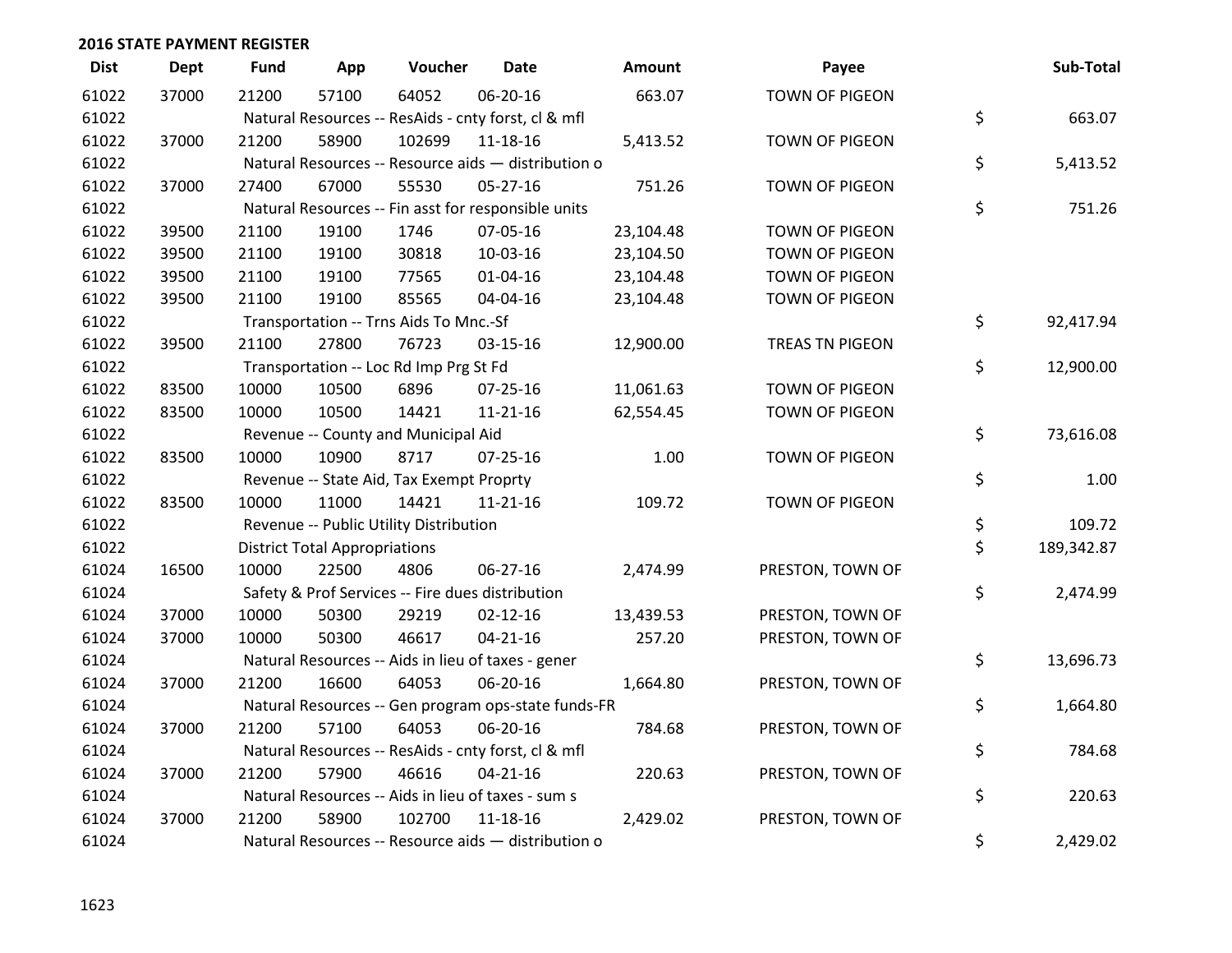| <b>Dist</b> | <b>Dept</b> | <b>Fund</b> | App                                  | Voucher                                             | <b>Date</b>    | <b>Amount</b> | Payee                  | Sub-Total        |
|-------------|-------------|-------------|--------------------------------------|-----------------------------------------------------|----------------|---------------|------------------------|------------------|
| 61024       | 37000       | 27400       | 67000                                | 56354                                               | $05 - 27 - 16$ | 3,093.33      | PRESTON, TOWN OF       |                  |
| 61024       |             |             |                                      | Natural Resources -- Fin asst for responsible units |                |               |                        | \$<br>3,093.33   |
| 61024       | 39500       | 21100       | 19100                                | 1747                                                | 07-05-16       | 39,179.08     | PRESTON, TOWN OF       |                  |
| 61024       | 39500       | 21100       | 19100                                | 30819                                               | 10-03-16       | 39,179.10     | PRESTON, TOWN OF       |                  |
| 61024       | 39500       | 21100       | 19100                                | 77566                                               | $01 - 04 - 16$ | 39,179.08     | <b>TOWN OF PRESTON</b> |                  |
| 61024       | 39500       | 21100       | 19100                                | 85566                                               | 04-04-16       | 39,179.08     | <b>TOWN OF PRESTON</b> |                  |
| 61024       |             |             |                                      | Transportation -- Trns Aids To Mnc.-Sf              |                |               |                        | \$<br>156,716.34 |
| 61024       | 39500       | 21100       | 27800                                | 74167                                               | $02 - 16 - 16$ | 15,704.20     | TREAS TN PRESTON       |                  |
| 61024       |             |             |                                      | Transportation -- Loc Rd Imp Prg St Fd              |                |               |                        | \$<br>15,704.20  |
| 61024       | 83500       | 10000       | 10500                                | 6897                                                | $07 - 25 - 16$ | 13,814.00     | PRESTON, TOWN OF       |                  |
| 61024       | 83500       | 10000       | 10500                                | 14422                                               | $11 - 21 - 16$ | 78,075.19     | PRESTON, TOWN OF       |                  |
| 61024       |             |             |                                      | Revenue -- County and Municipal Aid                 |                |               |                        | \$<br>91,889.19  |
| 61024       | 83500       | 10000       | 10900                                | 8718                                                | $07 - 25 - 16$ | 15.00         | PRESTON, TOWN OF       |                  |
| 61024       |             |             |                                      | Revenue -- State Aid, Tax Exempt Proprty            |                |               |                        | \$<br>15.00      |
| 61024       | 83500       | 10000       | 11000                                | 14422                                               | $11 - 21 - 16$ | 1,150.18      | PRESTON, TOWN OF       |                  |
| 61024       |             |             |                                      | Revenue -- Public Utility Distribution              |                |               |                        | \$<br>1,150.18   |
| 61024       |             |             | <b>District Total Appropriations</b> |                                                     |                |               |                        | \$<br>289,839.09 |
| 61026       | 16500       | 10000       | 22500                                | 4807                                                | $06 - 27 - 16$ | 2,256.32      | <b>TOWN OF SUMNER</b>  |                  |
| 61026       |             |             |                                      | Safety & Prof Services -- Fire dues distribution    |                |               |                        | \$<br>2,256.32   |
| 61026       | 37000       | 10000       | 50300                                | 33801                                               | 03-01-16       | 5,829.51      | <b>TOWN OF SUMNER</b>  |                  |
| 61026       | 37000       | 10000       | 50300                                | 46681                                               | $04 - 21 - 16$ | 107.98        | <b>TOWN OF SUMNER</b>  |                  |
| 61026       | 37000       | 10000       | 50300                                | 46683                                               | $04 - 21 - 16$ | 82.00         | <b>TOWN OF SUMNER</b>  |                  |
| 61026       | 37000       | 10000       | 50300                                | 46684                                               | $04 - 21 - 16$ | 167.40        | <b>TOWN OF SUMNER</b>  |                  |
| 61026       |             |             |                                      | Natural Resources -- Aids in lieu of taxes - gener  |                |               |                        | \$<br>6,186.89   |
| 61026       | 37000       | 21200       | 16600                                | 64054                                               | 06-20-16       | 952.36        | <b>TOWN OF SUMNER</b>  |                  |
| 61026       |             |             |                                      | Natural Resources -- Gen program ops-state funds-FR |                |               |                        | \$<br>952.36     |
| 61026       | 37000       | 21200       | 57100                                | 64054                                               | 06-20-16       | 472.17        | <b>TOWN OF SUMNER</b>  |                  |
| 61026       |             |             |                                      | Natural Resources -- ResAids - cnty forst, cl & mfl |                |               |                        | \$<br>472.17     |
| 61026       | 37000       | 21200       | 57900                                | 46682                                               | $04 - 21 - 16$ | 7.20          | <b>TOWN OF SUMNER</b>  |                  |
| 61026       | 37000       | 21200       | 57900                                | 46685                                               | $04 - 21 - 16$ | 0.80          | <b>TOWN OF SUMNER</b>  |                  |
| 61026       |             |             |                                      | Natural Resources -- Aids in lieu of taxes - sum s  |                |               |                        | \$<br>8.00       |
| 61026       | 37000       | 21200       | 58900                                | 102701                                              | 11-18-16       | 2,003.43      | <b>TOWN OF SUMNER</b>  |                  |
| 61026       |             |             |                                      | Natural Resources -- Resource aids - distribution o |                |               |                        | \$<br>2,003.43   |
| 61026       | 39500       | 21100       | 19100                                | 1748                                                | 07-05-16       | 17,285.70     | <b>TOWN OF SUMNER</b>  |                  |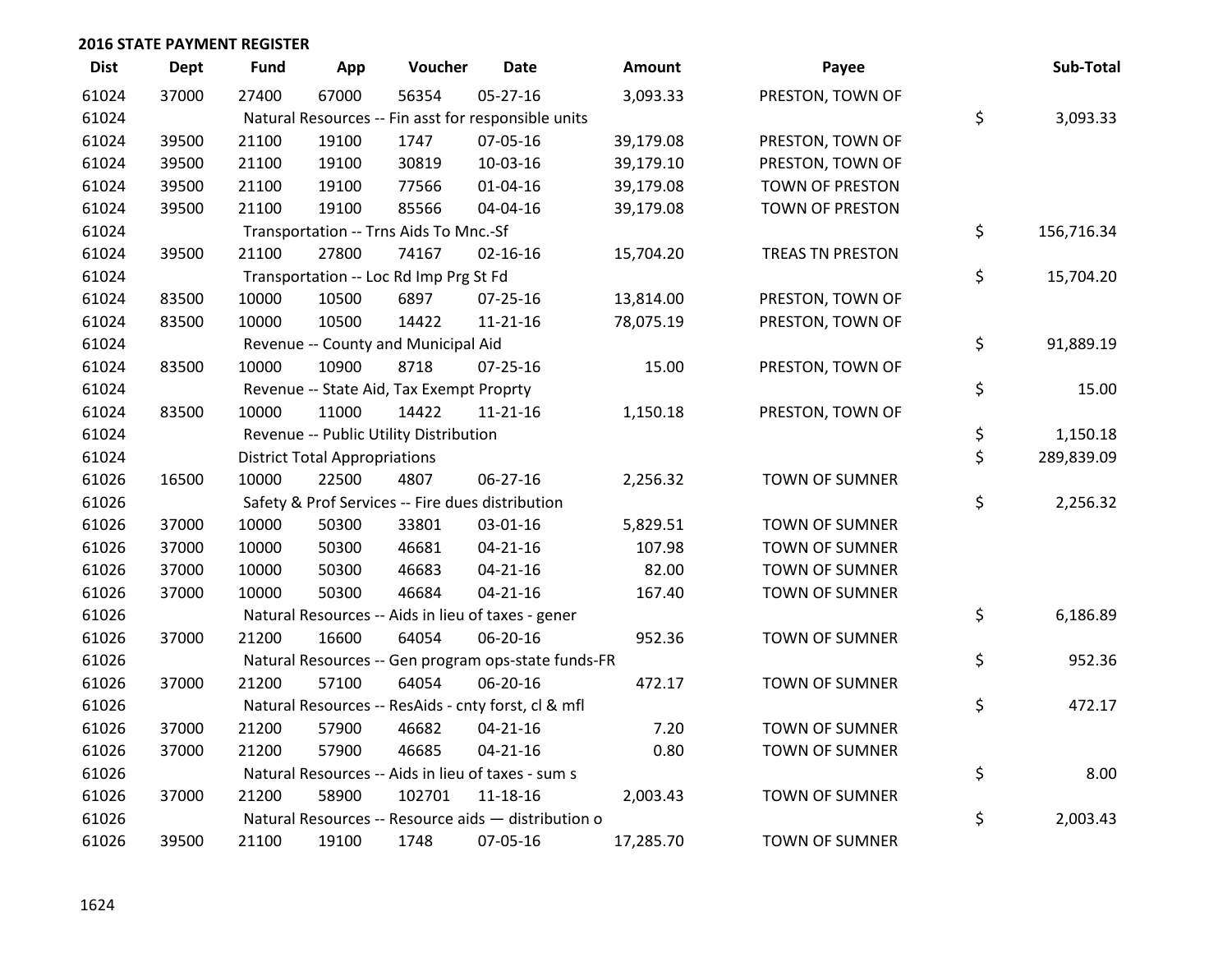| <b>Dist</b> | <b>Dept</b> | Fund  | App                                  | Voucher                                  | <b>Date</b>                                         | <b>Amount</b> | Payee                  | Sub-Total        |
|-------------|-------------|-------|--------------------------------------|------------------------------------------|-----------------------------------------------------|---------------|------------------------|------------------|
| 61026       | 39500       | 21100 | 19100                                | 30820                                    | 10-03-16                                            | 17,285.70     | <b>TOWN OF SUMNER</b>  |                  |
| 61026       |             |       |                                      | Transportation -- Trns Aids To Mnc.-Sf   |                                                     |               |                        | \$<br>34,571.40  |
| 61026       | 39500       | 21100 | 17400                                | 80960                                    | 05-05-16                                            | 13,071.82     | <b>TREAS TN SUMNER</b> |                  |
| 61026       |             |       |                                      | Transportation -- Disastr Damag Aid Sf   |                                                     |               |                        | \$<br>13,071.82  |
| 61026       | 39500       | 21100 | 19100                                | 77567                                    | $01 - 04 - 16$                                      | 17,285.70     | <b>TOWN OF SUMNER</b>  |                  |
| 61026       | 39500       | 21100 | 19100                                | 85567                                    | 04-04-16                                            | 17,285.70     | <b>TOWN OF SUMNER</b>  |                  |
| 61026       |             |       |                                      | Transportation -- Trns Aids To Mnc.-Sf   |                                                     |               |                        | \$<br>34,571.40  |
| 61026       | 83500       | 10000 | 10500                                | 6898                                     | 07-25-16                                            | 8,153.98      | TOWN OF SUMNER         |                  |
| 61026       | 83500       | 10000 | 10500                                | 14423                                    | $11 - 21 - 16$                                      | 44,339.60     | <b>TOWN OF SUMNER</b>  |                  |
| 61026       |             |       |                                      | Revenue -- County and Municipal Aid      |                                                     |               |                        | \$<br>52,493.58  |
| 61026       | 83500       | 10000 | 10900                                | 8719                                     | $07 - 25 - 16$                                      | 35.00         | <b>TOWN OF SUMNER</b>  |                  |
| 61026       |             |       |                                      | Revenue -- State Aid, Tax Exempt Proprty |                                                     |               |                        | \$<br>35.00      |
| 61026       | 83500       | 10000 | 11000                                | 14423                                    | $11 - 21 - 16$                                      | 2,142.45      | <b>TOWN OF SUMNER</b>  |                  |
| 61026       |             |       |                                      | Revenue -- Public Utility Distribution   |                                                     |               |                        | \$<br>2,142.45   |
| 61026       |             |       | <b>District Total Appropriations</b> |                                          |                                                     |               |                        | \$<br>148,764.82 |
| 61028       | 16500       | 10000 | 22500                                | 4808                                     | 06-27-16                                            | 6,442.66      | TOWN OF TREMPEALEAU    |                  |
| 61028       |             |       |                                      |                                          | Safety & Prof Services -- Fire dues distribution    |               |                        | \$<br>6,442.66   |
| 61028       | 37000       | 10000 | 50300                                | 30832                                    | $02 - 17 - 16$                                      | 38.32         | TOWN OF TREMPEALEAU    |                  |
| 61028       | 37000       | 10000 | 50300                                | 30833                                    | $02 - 17 - 16$                                      | 1,329.34      | TOWN OF TREMPEALEAU    |                  |
| 61028       | 37000       | 10000 | 50300                                | 46700                                    | $04 - 21 - 16$                                      | 224.86        | TOWN OF TREMPEALEAU    |                  |
| 61028       | 37000       | 10000 | 50300                                | 46704                                    | $04 - 21 - 16$                                      | 149.61        | TOWN OF TREMPEALEAU    |                  |
| 61028       |             |       |                                      |                                          | Natural Resources -- Aids in lieu of taxes - gener  |               |                        | \$<br>1,742.13   |
| 61028       | 37000       | 21200 | 16600                                | 64055                                    | 06-20-16                                            | 629.49        | TOWN OF TREMPEALEAU    |                  |
| 61028       |             |       |                                      |                                          | Natural Resources -- Gen program ops-state funds-FR |               |                        | \$<br>629.49     |
| 61028       | 37000       | 21200 | 57100                                | 64055                                    | 06-20-16                                            | 352.27        | TOWN OF TREMPEALEAU    |                  |
| 61028       |             |       |                                      |                                          | Natural Resources -- ResAids - cnty forst, cl & mfl |               |                        | \$<br>352.27     |
| 61028       | 37000       | 21200 | 57900                                | 46701                                    | $04 - 21 - 16$                                      | 283.45        | TOWN OF TREMPEALEAU    |                  |
| 61028       | 37000       | 21200 | 57900                                | 46702                                    | $04 - 21 - 16$                                      | 893.64        | TOWN OF TREMPEALEAU    |                  |
| 61028       | 37000       | 21200 | 57900                                | 46703                                    | $04 - 21 - 16$                                      | 145.22        | TOWN OF TREMPEALEAU    |                  |
| 61028       |             |       |                                      |                                          | Natural Resources -- Aids in lieu of taxes - sum s  |               |                        | \$<br>1,322.31   |
| 61028       | 37000       | 21200 | 58900                                | 102702                                   | 11-18-16                                            | 152.00        | TOWN OF TREMPEALEAU    |                  |
| 61028       |             |       |                                      |                                          | Natural Resources -- Resource aids - distribution o |               |                        | \$<br>152.00     |
| 61028       | 39500       | 21100 | 19100                                | 1749                                     | 07-05-16                                            | 31,956.52     | TOWN OF TREMPEALEAU    |                  |
| 61028       | 39500       | 21100 | 19100                                | 30821                                    | 10-03-16                                            | 31,956.54     | TOWN OF TREMPEALEAU    |                  |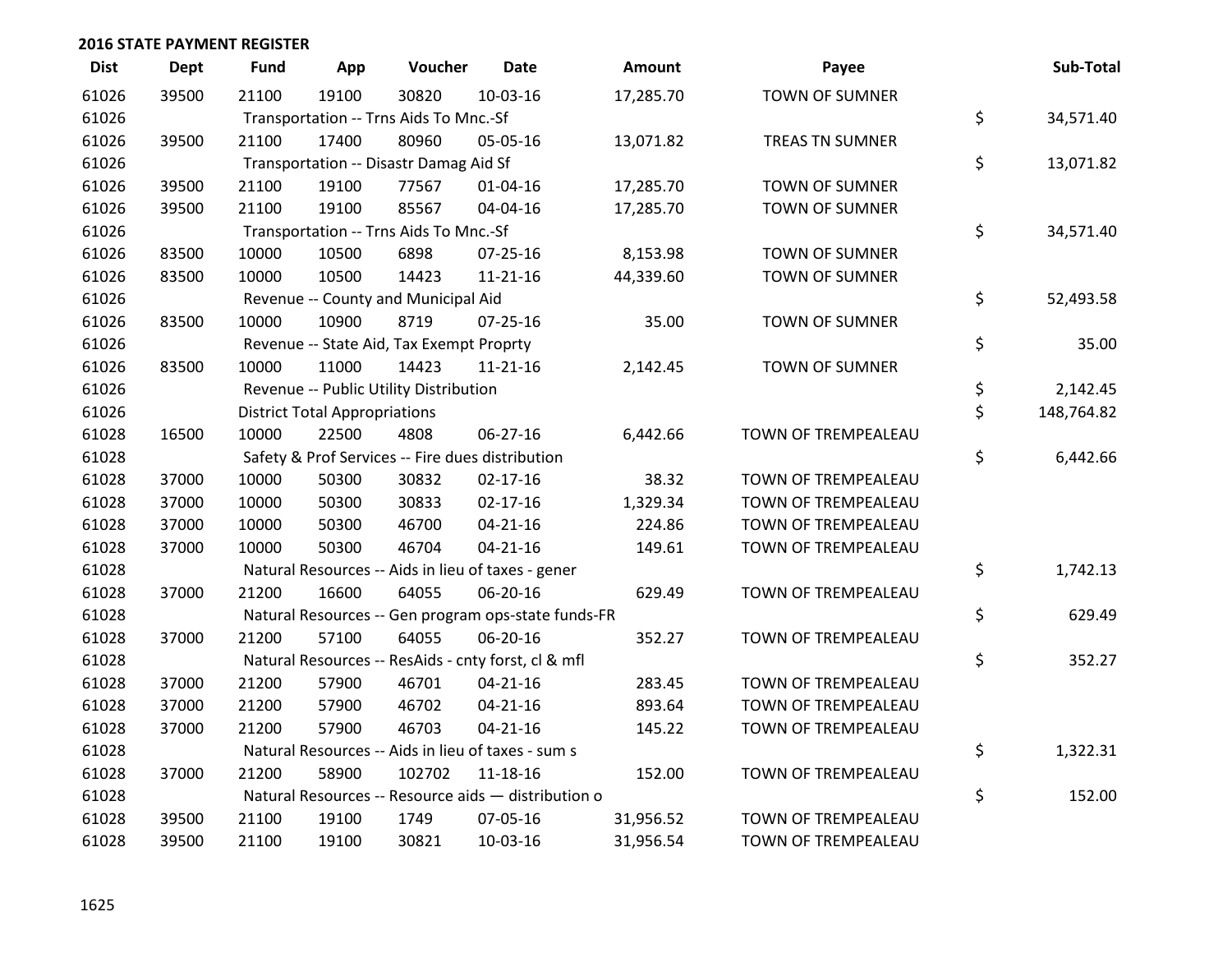| <b>Dist</b> | <b>Dept</b> | <b>Fund</b> | App                                  | Voucher                                          | <b>Date</b>                                         | <b>Amount</b> | Payee                | Sub-Total        |
|-------------|-------------|-------------|--------------------------------------|--------------------------------------------------|-----------------------------------------------------|---------------|----------------------|------------------|
| 61028       | 39500       | 21100       | 19100                                | 77568                                            | $01 - 04 - 16$                                      | 31,956.52     | TOWN OF TREMPEALEAU  |                  |
| 61028       | 39500       | 21100       | 19100                                | 85568                                            | 04-04-16                                            | 31,956.52     | TOWN OF TREMPEALEAU  |                  |
| 61028       |             |             |                                      | Transportation -- Trns Aids To Mnc.-Sf           |                                                     |               |                      | \$<br>127,826.10 |
| 61028       | 50500       | 10000       | 17400                                | 17129                                            | 04-28-16                                            | 86,876.00     | TOWN OF TREMPEALEAU  |                  |
| 61028       |             |             |                                      |                                                  | Administration -- HV trans In annual impact fee     |               |                      | \$<br>86,876.00  |
| 61028       | 83500       | 10000       | 10500                                | 6899                                             | $07 - 25 - 16$                                      | 8,573.21      | TOWN OF TREMPEALEAU  |                  |
| 61028       | 83500       | 10000       | 10500                                | 14424                                            | $11 - 21 - 16$                                      | 36,191.50     | TOWN OF TREMPEALEAU  |                  |
| 61028       |             |             |                                      | Revenue -- County and Municipal Aid              |                                                     |               |                      | \$<br>44,764.71  |
| 61028       | 83500       | 10000       | 10900                                | 8720                                             | $07 - 25 - 16$                                      | 105.00        | TOWN OF TREMPEALEAU  |                  |
| 61028       |             |             |                                      | Revenue -- State Aid, Tax Exempt Proprty         |                                                     |               |                      | \$<br>105.00     |
| 61028       | 83500       | 10000       | 11000                                | 14424                                            | $11 - 21 - 16$                                      | 19,496.15     | TOWN OF TREMPEALEAU  |                  |
| 61028       |             |             |                                      | Revenue -- Public Utility Distribution           |                                                     |               |                      | \$<br>19,496.15  |
| 61028       | 83500       | 10000       | 50100                                | 2689                                             | $01-29-16$                                          | 251.03        | TOWN OF TREMPEALEAU  |                  |
| 61028       |             |             |                                      | Revenue -- Payments for municipal svcs           |                                                     |               |                      | \$<br>251.03     |
| 61028       | 83500       | 52100       | 36300                                | 3328                                             | 03-29-16                                            | 402.89        | TOWN OF TREMPEALEAU  |                  |
| 61028       |             |             |                                      | Revenue -- Lottery & Gaming Credit               |                                                     |               |                      | \$<br>402.89     |
| 61028       |             |             | <b>District Total Appropriations</b> |                                                  |                                                     |               |                      | \$<br>290,362.74 |
| 61030       | 16500       | 10000       | 22500                                | 4809                                             | 06-27-16                                            | 1,378.75      | TOWN OF UNITY        |                  |
| 61030       |             |             |                                      | Safety & Prof Services -- Fire dues distribution |                                                     |               |                      | \$<br>1,378.75   |
| 61030       | 37000       | 10000       | 50300                                | 30842                                            | $02 - 17 - 16$                                      | 1,456.02      | <b>TOWN OF UNITY</b> |                  |
| 61030       | 37000       | 10000       | 50300                                | 46716                                            | $04 - 21 - 16$                                      | 40.53         | <b>TOWN OF UNITY</b> |                  |
| 61030       | 37000       | 10000       | 50300                                | 46717                                            | $04 - 21 - 16$                                      | 36.02         | TOWN OF UNITY        |                  |
| 61030       | 37000       | 10000       | 50300                                | 46718                                            | $04 - 21 - 16$                                      | 22.39         | TOWN OF UNITY        |                  |
| 61030       |             |             |                                      |                                                  | Natural Resources -- Aids in lieu of taxes - gener  |               |                      | \$<br>1,554.96   |
| 61030       | 37000       | 21200       | 16600                                | 64056                                            | 06-20-16                                            | 1,197.37      | TOWN OF UNITY        |                  |
| 61030       |             |             |                                      |                                                  | Natural Resources -- Gen program ops-state funds-FR |               |                      | \$<br>1,197.37   |
| 61030       | 37000       | 21200       | 57100                                | 64056                                            | 06-20-16                                            | 657.73        | <b>TOWN OF UNITY</b> |                  |
| 61030       |             |             |                                      |                                                  | Natural Resources -- ResAids - cnty forst, cl & mfl |               |                      | \$<br>657.73     |
| 61030       | 37000       | 21200       | 57900                                | 46715                                            | $04 - 21 - 16$                                      | 22.88         | TOWN OF UNITY        |                  |
| 61030       |             |             |                                      |                                                  | Natural Resources -- Aids in lieu of taxes - sum s  |               |                      | \$<br>22.88      |
| 61030       | 37000       | 21200       | 58900                                | 102703                                           | 11-18-16                                            | 973.71        | TOWN OF UNITY        |                  |
| 61030       |             |             |                                      |                                                  | Natural Resources -- Resource aids - distribution o |               |                      | \$<br>973.71     |
| 61030       | 39500       | 21100       | 19100                                | 1750                                             | 07-05-16                                            | 20,985.06     | <b>TOWN OF UNITY</b> |                  |
| 61030       | 39500       | 21100       | 19100                                | 30822                                            | 10-03-16                                            | 20,985.06     | <b>TOWN OF UNITY</b> |                  |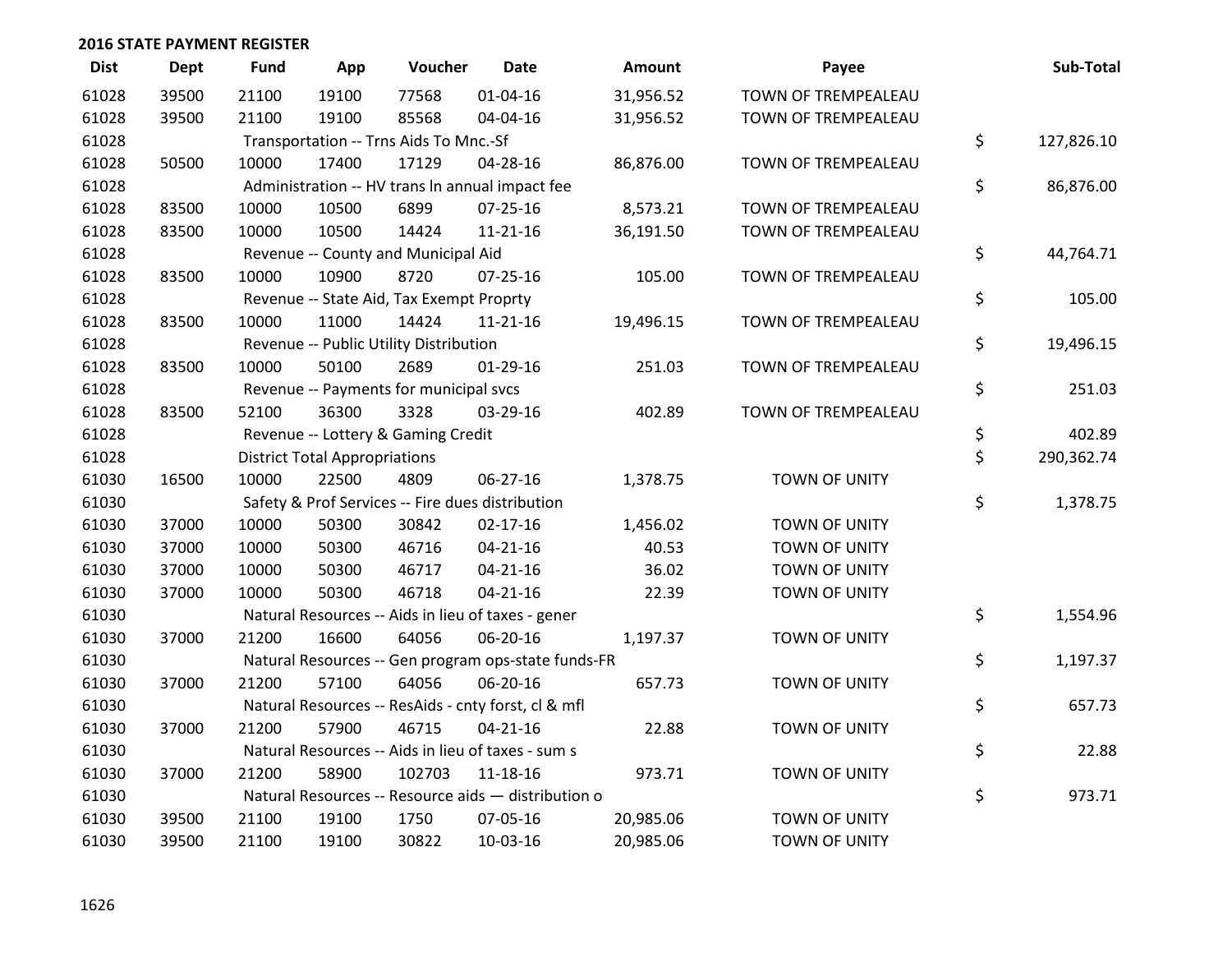| <b>Dist</b> | <b>Dept</b> | Fund  | App                                  | Voucher                                             | <b>Date</b>    | <b>Amount</b> | Payee                   | Sub-Total        |
|-------------|-------------|-------|--------------------------------------|-----------------------------------------------------|----------------|---------------|-------------------------|------------------|
| 61030       |             |       |                                      | Transportation -- Trns Aids To Mnc.-Sf              |                |               |                         | \$<br>41,970.12  |
| 61030       | 39500       | 21100 | 17400                                | 80961                                               | 05-05-16       | 3,735.98      | TREAS TN UNITY          |                  |
| 61030       |             |       |                                      | Transportation -- Disastr Damag Aid Sf              |                |               |                         | \$<br>3,735.98   |
| 61030       | 39500       | 21100 | 19100                                | 77569                                               | 01-04-16       | 20,985.06     | TOWN OF UNITY           |                  |
| 61030       | 39500       | 21100 | 19100                                | 85569                                               | 04-04-16       | 20,985.06     | TOWN OF UNITY           |                  |
| 61030       |             |       |                                      | Transportation -- Trns Aids To Mnc.-Sf              |                |               |                         | \$<br>41,970.12  |
| 61030       | 83500       | 10000 | 10500                                | 6900                                                | 07-25-16       | 6,152.97      | TOWN OF UNITY           |                  |
| 61030       | 83500       | 10000 | 10500                                | 14425                                               | $11 - 21 - 16$ | 34,214.04     | TOWN OF UNITY           |                  |
| 61030       |             |       |                                      | Revenue -- County and Municipal Aid                 |                |               |                         | \$<br>40,367.01  |
| 61030       | 83500       | 10000 | 10900                                | 8721                                                | 07-25-16       | 55.00         | TOWN OF UNITY           |                  |
| 61030       |             |       |                                      | Revenue -- State Aid, Tax Exempt Proprty            |                |               |                         | \$<br>55.00      |
| 61030       | 83500       | 10000 | 11000                                | 14425                                               | $11 - 21 - 16$ | 672.45        | TOWN OF UNITY           |                  |
| 61030       |             |       |                                      | Revenue -- Public Utility Distribution              |                |               |                         | \$<br>672.45     |
| 61030       |             |       | <b>District Total Appropriations</b> |                                                     |                |               |                         | \$<br>134,556.08 |
| 61121       | 16500       | 10000 | 22500                                | 4810                                                | 06-27-16       | 1,334.77      | VILLAGE OF ELEVA        |                  |
| 61121       |             |       |                                      | Safety & Prof Services -- Fire dues distribution    |                |               |                         | \$<br>1,334.77   |
| 61121       | 37000       | 10000 | 50300                                | 45590                                               | $04 - 21 - 16$ | 41.79         | <b>VILLAGE OF ELEVA</b> |                  |
| 61121       |             |       |                                      | Natural Resources -- Aids in lieu of taxes - gener  |                |               |                         | \$<br>41.79      |
| 61121       | 37000       | 27400 | 67000                                | 57518                                               | 05-31-16       | 4,484.00      | VILLAGE OF ELEVA        |                  |
| 61121       |             |       |                                      | Natural Resources -- Fin asst for responsible units |                |               |                         | \$<br>4,484.00   |
| 61121       | 39500       | 21100 | 19100                                | 1751                                                | 07-05-16       | 8,260.37      | VILLAGE OF ELEVA        |                  |
| 61121       | 39500       | 21100 | 19100                                | 30823                                               | 10-03-16       | 8,260.40      | VILLAGE OF ELEVA        |                  |
| 61121       | 39500       | 21100 | 19100                                | 77570                                               | $01 - 04 - 16$ | 8,260.37      | VILLAGE OF ELEVA        |                  |
| 61121       | 39500       | 21100 | 19100                                | 85570                                               | 04-04-16       | 8,260.37      | VILLAGE OF ELEVA        |                  |
| 61121       |             |       |                                      | Transportation -- Trns Aids To Mnc.-Sf              |                |               |                         | \$<br>33,041.51  |
| 61121       | 46500       | 27200 | 36500                                | 9554                                                | 05-11-16       | 2,234.13      | VILLAGE OF ELEVA        |                  |
| 61121       |             |       |                                      | Military Affairs -- Major disaster assist; PIF      |                |               |                         | \$<br>2,234.13   |
| 61121       | 83500       | 10000 | 10500                                | 6901                                                | 07-25-16       | 24,648.96     | VILLAGE OF ELEVA        |                  |
| 61121       | 83500       | 10000 | 10500                                | 14426                                               | $11 - 21 - 16$ | 139,666.87    | VILLAGE OF ELEVA        |                  |
| 61121       |             |       |                                      | Revenue -- County and Municipal Aid                 |                |               |                         | \$<br>164,315.83 |
| 61121       | 83500       | 10000 | 10900                                | 8722                                                | 07-25-16       | 510.00        | VILLAGE OF ELEVA        |                  |
| 61121       |             |       |                                      | Revenue -- State Aid, Tax Exempt Proprty            |                |               |                         | \$<br>510.00     |
| 61121       | 83500       | 10000 | 11000                                | 14426                                               | $11 - 21 - 16$ | 9.57          | <b>VILLAGE OF ELEVA</b> |                  |
| 61121       |             |       |                                      | Revenue -- Public Utility Distribution              |                |               |                         | \$<br>9.57       |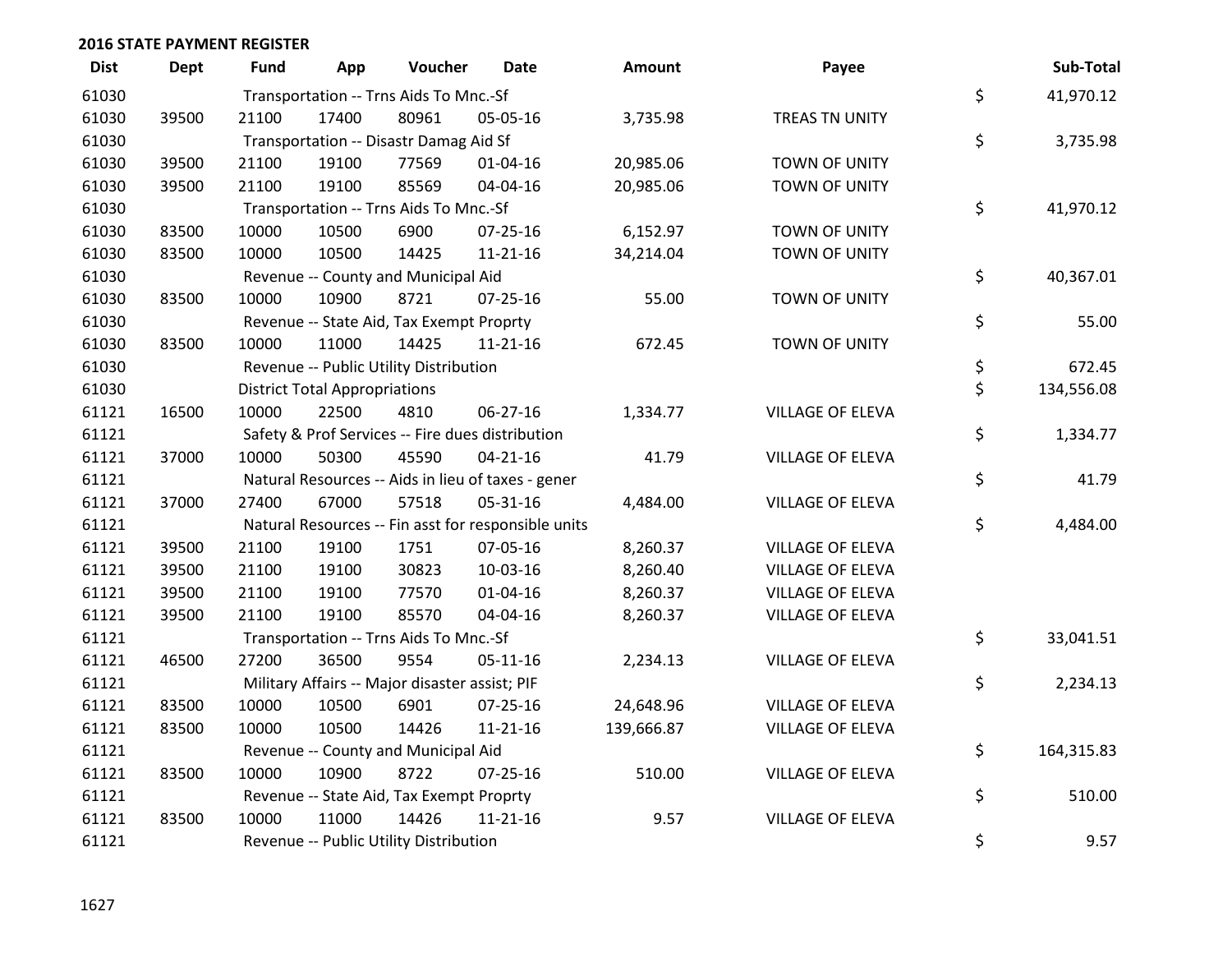| <b>Dist</b> | <b>Dept</b> | Fund  | App                                  | Voucher                                             | Date           | <b>Amount</b> | Payee                          | Sub-Total        |
|-------------|-------------|-------|--------------------------------------|-----------------------------------------------------|----------------|---------------|--------------------------------|------------------|
| 61121       |             |       | <b>District Total Appropriations</b> |                                                     |                |               |                                | \$<br>205,971.60 |
| 61122       | 37000       | 27400 | 67000                                | 56279                                               | 05-27-16       | 3,021.60      | <b>VILLAGE OF ETTRICK</b>      |                  |
| 61122       |             |       |                                      | Natural Resources -- Fin asst for responsible units |                |               |                                | \$<br>3,021.60   |
| 61122       | 39500       | 21100 | 19100                                | 1752                                                | 07-05-16       | 3,028.26      | <b>VILLAGE OF ETTRICK</b>      |                  |
| 61122       | 39500       | 21100 | 19100                                | 30824                                               | 10-03-16       | 3,028.27      | <b>VILLAGE OF ETTRICK</b>      |                  |
| 61122       | 39500       | 21100 | 19100                                | 77571                                               | $01 - 04 - 16$ | 3,028.26      | <b>VILLAGE OF ETTRICK</b>      |                  |
| 61122       | 39500       | 21100 | 19100                                | 85571                                               | 04-04-16       | 3,028.26      | <b>VILLAGE OF ETTRICK</b>      |                  |
| 61122       |             |       |                                      | Transportation -- Trns Aids To Mnc.-Sf              |                |               |                                | \$<br>12,113.05  |
| 61122       | 45500       | 10000 | 23100                                | 20615                                               | 12-09-16       | 160.00        | <b>VILLAGE OF ETTRICK</b>      |                  |
| 61122       |             |       |                                      | Justice -- Law enforcement train, local             |                |               |                                | \$<br>160.00     |
| 61122       | 83500       | 10000 | 10500                                | 6902                                                | $07 - 25 - 16$ | 19,138.54     | <b>VILLAGE OF ETTRICK</b>      |                  |
| 61122       | 83500       | 10000 | 10500                                | 14427                                               | $11 - 21 - 16$ | 106,935.51    | <b>VILLAGE OF ETTRICK</b>      |                  |
| 61122       |             |       |                                      | Revenue -- County and Municipal Aid                 |                |               |                                | \$<br>126,074.05 |
| 61122       | 83500       | 10000 | 10900                                | 8723                                                | $07 - 25 - 16$ | 337.00        | <b>VILLAGE OF ETTRICK</b>      |                  |
| 61122       |             |       |                                      | Revenue -- State Aid, Tax Exempt Proprty            |                |               |                                | \$<br>337.00     |
| 61122       | 83500       | 52100 | 36300                                | 3329                                                | 03-29-16       | 772.20        | <b>VILLAGE OF ETTRICK</b>      |                  |
| 61122       |             |       |                                      | Revenue -- Lottery & Gaming Credit                  |                |               |                                | \$<br>772.20     |
| 61122       |             |       | <b>District Total Appropriations</b> |                                                     |                |               |                                | \$<br>142,477.90 |
| 61173       | 16500       | 10000 | 22500                                | 4811                                                | 06-27-16       | 806.30        | VILLAGE OF PIGEON FALLS        |                  |
| 61173       |             |       |                                      | Safety & Prof Services -- Fire dues distribution    |                |               |                                | \$<br>806.30     |
| 61173       | 37000       | 27400 | 67000                                | 55580                                               | 05-27-16       | 481.56        | <b>VILLAGE OF PIGEON FALLS</b> |                  |
| 61173       |             |       |                                      | Natural Resources -- Fin asst for responsible units |                |               |                                | \$<br>481.56     |
| 61173       | 39500       | 21100 | 19100                                | 1753                                                | 07-05-16       | 2,147.99      | VILLAGE OF PIGEON FALLS        |                  |
| 61173       | 39500       | 21100 | 19100                                | 30825                                               | 10-03-16       | 2,147.99      | VILLAGE OF PIGEON FALLS        |                  |
| 61173       | 39500       | 21100 | 19100                                | 77572                                               | $01 - 04 - 16$ | 2,147.99      | <b>VILLAGE OF PIGEON FALLS</b> |                  |
| 61173       | 39500       | 21100 | 19100                                | 85572                                               | 04-04-16       | 2,147.99      | <b>VILLAGE OF PIGEON FALLS</b> |                  |
| 61173       |             |       |                                      | Transportation -- Trns Aids To Mnc.-Sf              |                |               |                                | \$<br>8,591.96   |
| 61173       | 83500       | 10000 | 10500                                | 6903                                                | 07-25-16       | 13,441.07     | <b>VILLAGE OF PIGEON FALLS</b> |                  |
| 61173       | 83500       | 10000 | 10500                                | 14428                                               | $11 - 21 - 16$ | 76,166.08     | <b>VILLAGE OF PIGEON FALLS</b> |                  |
| 61173       |             |       |                                      | Revenue -- County and Municipal Aid                 |                |               |                                | \$<br>89,607.15  |
| 61173       | 83500       | 10000 | 10900                                | 8724                                                | $07 - 25 - 16$ | 370.00        | <b>VILLAGE OF PIGEON FALLS</b> |                  |
| 61173       |             |       |                                      | Revenue -- State Aid, Tax Exempt Proprty            |                |               |                                | \$<br>370.00     |
| 61173       |             |       | <b>District Total Appropriations</b> |                                                     |                |               |                                | \$<br>99,856.97  |
| 61181       | 16500       | 10000 | 22500                                | 4812                                                | 06-27-16       | 2,250.57      | <b>VILLAGE OF STRUM</b>        |                  |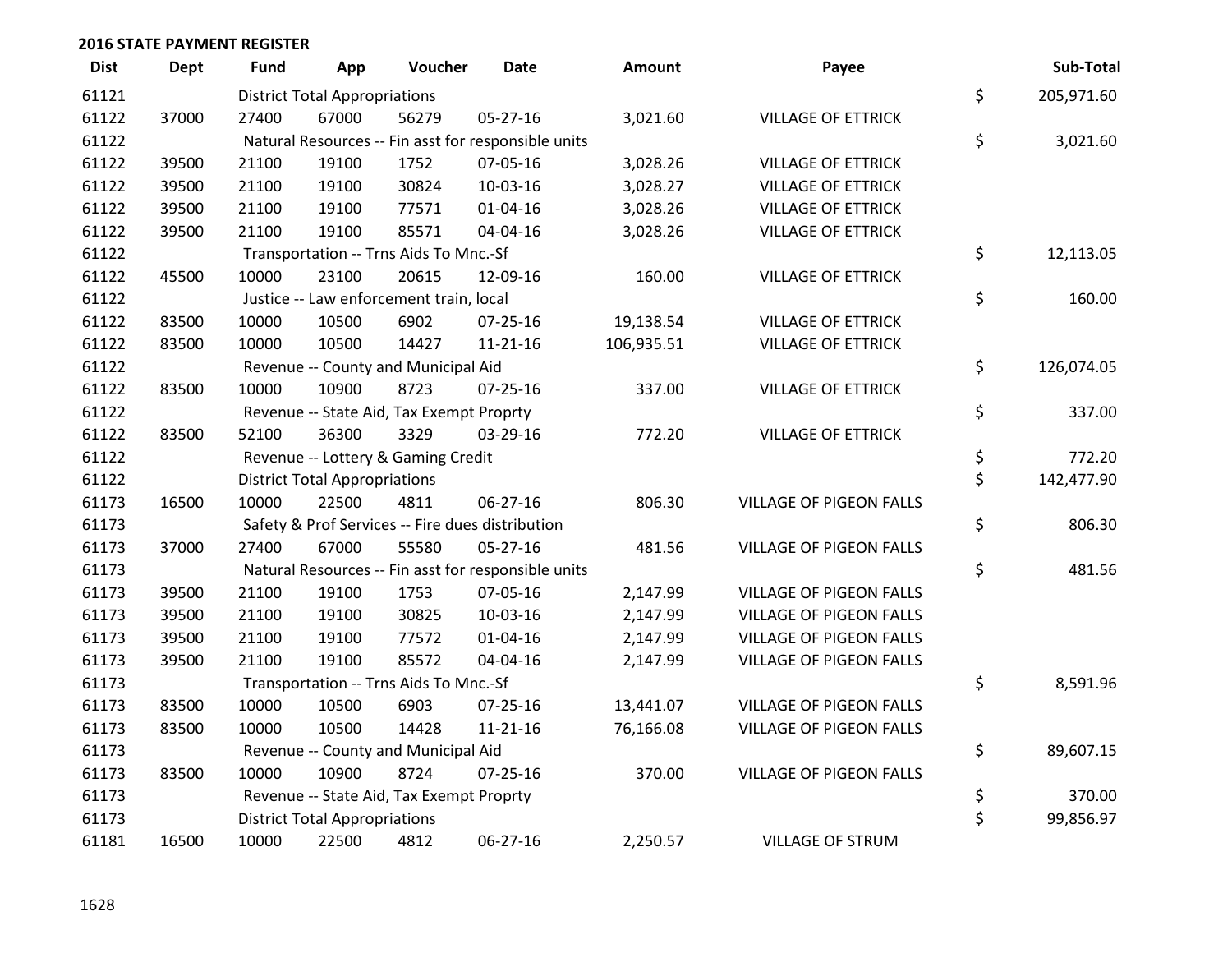| <b>Dist</b> | <b>Dept</b> | <b>Fund</b> | App                                  | Voucher                                  | <b>Date</b>                                         | <b>Amount</b> | Payee                   | Sub-Total        |
|-------------|-------------|-------------|--------------------------------------|------------------------------------------|-----------------------------------------------------|---------------|-------------------------|------------------|
| 61181       |             |             |                                      |                                          | Safety & Prof Services -- Fire dues distribution    |               |                         | \$<br>2,250.57   |
| 61181       | 37000       | 10000       | 50300                                | 46874                                    | $04 - 21 - 16$                                      | 79.99         | <b>VILLAGE OF STRUM</b> |                  |
| 61181       |             |             |                                      |                                          | Natural Resources -- Aids in lieu of taxes - gener  |               |                         | \$<br>79.99      |
| 61181       | 37000       | 27400       | 67000                                | 55684                                    | $05 - 27 - 16$                                      | 6,658.76      | <b>VILLAGE OF STRUM</b> |                  |
| 61181       |             |             |                                      |                                          | Natural Resources -- Fin asst for responsible units |               |                         | \$<br>6,658.76   |
| 61181       | 39500       | 21100       | 19100                                | 1754                                     | 07-05-16                                            | 7,445.69      | VILLAGE OF STRUM        |                  |
| 61181       | 39500       | 21100       | 19100                                | 30826                                    | 10-03-16                                            | 7,445.69      | VILLAGE OF STRUM        |                  |
| 61181       | 39500       | 21100       | 19100                                | 77573                                    | $01 - 04 - 16$                                      | 7,445.69      | VILLAGE OF STRUM        |                  |
| 61181       | 39500       | 21100       | 19100                                | 85573                                    | 04-04-16                                            | 7,445.69      | VILLAGE OF STRUM        |                  |
| 61181       |             |             |                                      | Transportation -- Trns Aids To Mnc.-Sf   |                                                     |               |                         | \$<br>29,782.76  |
| 61181       | 45500       | 10000       | 23100                                | 16909                                    | 09-23-16                                            | 480.00        | <b>VILLAGE OF STRUM</b> |                  |
| 61181       |             |             |                                      | Justice -- Law enforcement train, local  |                                                     |               |                         | \$<br>480.00     |
| 61181       | 83500       | 10000       | 10500                                | 6904                                     | 07-25-16                                            | 7,739.13      | <b>VILLAGE OF STRUM</b> |                  |
| 61181       | 83500       | 10000       | 10500                                | 14429                                    | $11 - 21 - 16$                                      | 335,284.65    | <b>VILLAGE OF STRUM</b> |                  |
| 61181       |             |             |                                      | Revenue -- County and Municipal Aid      |                                                     |               |                         | \$<br>343,023.78 |
| 61181       | 83500       | 10000       | 10900                                | 8725                                     | 07-25-16                                            | 1,383.00      | <b>VILLAGE OF STRUM</b> |                  |
| 61181       |             |             |                                      | Revenue -- State Aid, Tax Exempt Proprty |                                                     |               |                         | \$<br>1,383.00   |
| 61181       | 83500       | 10000       | 11000                                | 14429                                    | $11 - 21 - 16$                                      | 10.00         | <b>VILLAGE OF STRUM</b> |                  |
| 61181       |             |             |                                      | Revenue -- Public Utility Distribution   |                                                     |               |                         | \$<br>10.00      |
| 61181       |             |             | <b>District Total Appropriations</b> |                                          |                                                     |               |                         | \$<br>383,668.86 |
| 61186       | 16500       | 10000       | 22500                                | 4813                                     | 06-27-16                                            | 4,631.52      | VILLAGE OF TREMPEALEAU  |                  |
| 61186       |             |             |                                      |                                          | Safety & Prof Services -- Fire dues distribution    |               |                         | \$<br>4,631.52   |
| 61186       | 37000       | 10000       | 50300                                | 29284                                    | $02 - 12 - 16$                                      | 1,024.82      | VILLAGE OF TREMPEALEAU  |                  |
| 61186       | 37000       | 10000       | 50300                                | 46810                                    | $04 - 21 - 16$                                      | 73.62         | VILLAGE OF TREMPEALEAU  |                  |
| 61186       |             |             |                                      |                                          | Natural Resources -- Aids in lieu of taxes - gener  |               |                         | \$<br>1,098.44   |
| 61186       | 39500       | 21100       | 19100                                | 1755                                     | 07-05-16                                            | 15,934.88     | VILLAGE OF TREMPEALEAU  |                  |
| 61186       | 39500       | 21100       | 19100                                | 30827                                    | 10-03-16                                            | 15,934.91     | VILLAGE OF TREMPEALEAU  |                  |
| 61186       | 39500       | 21100       | 19100                                | 77574                                    | 01-04-16                                            | 15,934.88     | VILLAGE OF TREMPEALEAU  |                  |
| 61186       | 39500       | 21100       | 19100                                | 85574                                    | 04-04-16                                            | 15,934.88     | VILLAGE OF TREMPEALEAU  |                  |
| 61186       |             |             |                                      | Transportation -- Trns Aids To Mnc.-Sf   |                                                     |               |                         | \$<br>63,739.55  |
| 61186       | 45500       | 10000       | 23100                                | 14939                                    | 08-04-16                                            | 1,362.27      | VILLAGE OF TREMPEALEAU  |                  |
| 61186       |             |             |                                      | Justice -- Law enforcement train, local  |                                                     |               |                         | \$<br>1,362.27   |
| 61186       | 83500       | 10000       | 10500                                | 6905                                     | 07-25-16                                            | 34,725.94     | VILLAGE OF TREMPEALEAU  |                  |
| 61186       | 83500       | 10000       | 10500                                | 14430                                    | 11-21-16                                            | 196,780.32    | VILLAGE OF TREMPEALEAU  |                  |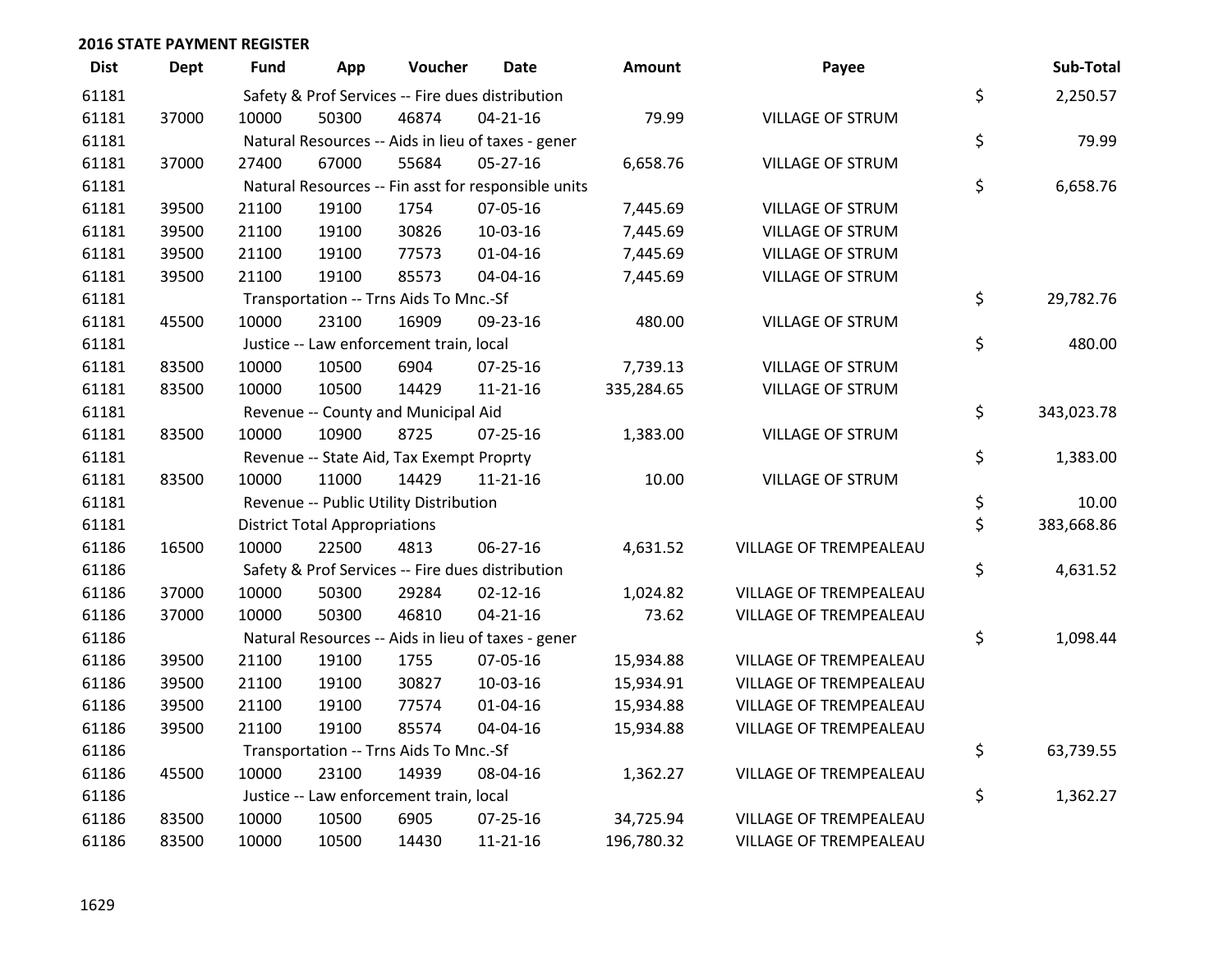| <b>Dist</b> | <b>Dept</b> | <b>Fund</b> | App                                  | Voucher                                         | <b>Date</b>                                         | <b>Amount</b> | Payee                  | Sub-Total        |
|-------------|-------------|-------------|--------------------------------------|-------------------------------------------------|-----------------------------------------------------|---------------|------------------------|------------------|
| 61186       |             |             |                                      | Revenue -- County and Municipal Aid             |                                                     |               |                        | \$<br>231,506.26 |
| 61186       | 83500       | 10000       | 10900                                | 8726                                            | $07 - 25 - 16$                                      | 149.00        | VILLAGE OF TREMPEALEAU |                  |
| 61186       | 83500       | 10000       | 10900                                | 9863                                            | $07 - 25 - 16$                                      | 190.00        | VILLAGE OF TREMPEALEAU |                  |
| 61186       |             |             |                                      | Revenue -- State Aid, Tax Exempt Proprty        |                                                     |               |                        | \$<br>339.00     |
| 61186       | 83500       | 52100       | 36300                                | 3330                                            | 03-29-16                                            | 12,701.64     | VILLAGE OF TREMPEALEAU |                  |
| 61186       |             |             |                                      | Revenue -- Lottery & Gaming Credit              |                                                     |               |                        | \$<br>12,701.64  |
| 61186       |             |             | <b>District Total Appropriations</b> |                                                 |                                                     |               |                        | \$<br>315,378.68 |
| 61201       | 16500       | 10000       | 22500                                | 4814                                            | 06-27-16                                            | 6,120.32      | ARCADIA, CITY OF       |                  |
| 61201       |             |             |                                      |                                                 | Safety & Prof Services -- Fire dues distribution    |               |                        | \$<br>6,120.32   |
| 61201       | 37000       | 27400       | 67000                                | 55425                                           | 05-27-16                                            | 6,862.34      | ARCADIA, CITY OF       |                  |
| 61201       |             |             |                                      |                                                 | Natural Resources -- Fin asst for responsible units |               |                        | \$<br>6,862.34   |
| 61201       | 39500       | 21100       | 19100                                | 1756                                            | 07-05-16                                            | 88,798.02     | ARCADIA, CITY OF       |                  |
| 61201       | 39500       | 21100       | 19100                                | 30828                                           | 10-03-16                                            | 88,798.03     | ARCADIA, CITY OF       |                  |
| 61201       | 39500       | 21100       | 19100                                | 77575                                           | $01 - 04 - 16$                                      | 88,798.02     | <b>CITY OF ARCADIA</b> |                  |
| 61201       | 39500       | 21100       | 19100                                | 85575                                           | 04-04-16                                            | 88,798.02     | <b>CITY OF ARCADIA</b> |                  |
| 61201       |             |             |                                      | Transportation -- Trns Aids To Mnc.-Sf          |                                                     |               |                        | \$<br>355,192.09 |
| 61201       | 43500       | 10000       | 11900                                | 72493                                           | 09-02-16                                            | 5,649.87      | ARCADIA, CITY OF       |                  |
| 61201       |             |             |                                      |                                                 | Health Services -- Emergency medical services, ai   |               |                        | \$<br>5,649.87   |
| 61201       | 45500       | 10000       | 23100                                | 12988                                           | 06-24-16                                            | 3,848.02      | ARCADIA, CITY OF       |                  |
| 61201       |             |             |                                      | Justice -- Law enforcement train, local         |                                                     |               |                        | \$<br>3,848.02   |
| 61201       | 50500       | 10000       | 74300                                | 27798                                           | 09-14-16                                            | 220,000.00    | ARCADIA, CITY OF       |                  |
| 61201       | 50500       | 10000       | 74300                                | 32344                                           | $10-27-16$                                          | 104,173.54    | ARCADIA, CITY OF       |                  |
| 61201       | 50500       | 10000       | 74300                                | 32363                                           | 10-28-16                                            | 149,663.88    | ARCADIA, CITY OF       |                  |
| 61201       | 50500       | 10000       | 74300                                | 37083                                           | 12-16-16                                            | 26,162.58     | ARCADIA, CITY OF       |                  |
| 61201       |             |             |                                      | Administration -- Federal aid, local assistance |                                                     |               |                        | \$<br>500,000.00 |
| 61201       | 83500       | 10000       | 10500                                | 6906                                            | 07-25-16                                            | 105,195.75    | ARCADIA, CITY OF       |                  |
| 61201       | 83500       | 10000       | 10500                                | 14431                                           | $11 - 21 - 16$                                      | 596,086.78    | ARCADIA, CITY OF       |                  |
| 61201       |             |             |                                      | Revenue -- County and Municipal Aid             |                                                     |               |                        | \$<br>701,282.53 |
| 61201       | 83500       | 10000       | 10900                                | 8727                                            | 07-25-16                                            | 6,992.00      | ARCADIA, CITY OF       |                  |
| 61201       | 83500       | 10000       | 10900                                | 9864                                            | $07 - 25 - 16$                                      | 24,371.00     | ARCADIA, CITY OF       |                  |
| 61201       |             |             |                                      | Revenue -- State Aid, Tax Exempt Proprty        |                                                     |               |                        | \$<br>31,363.00  |
| 61201       | 83500       | 10000       | 11000                                | 14431                                           | $11 - 21 - 16$                                      | 20.43         | ARCADIA, CITY OF       |                  |
| 61201       |             |             |                                      | Revenue -- Public Utility Distribution          |                                                     |               |                        | \$<br>20.43      |
| 61201       | 83500       | 10000       | 50100                                | 2690                                            | 01-29-16                                            | 2,167.99      | ARCADIA, CITY OF       |                  |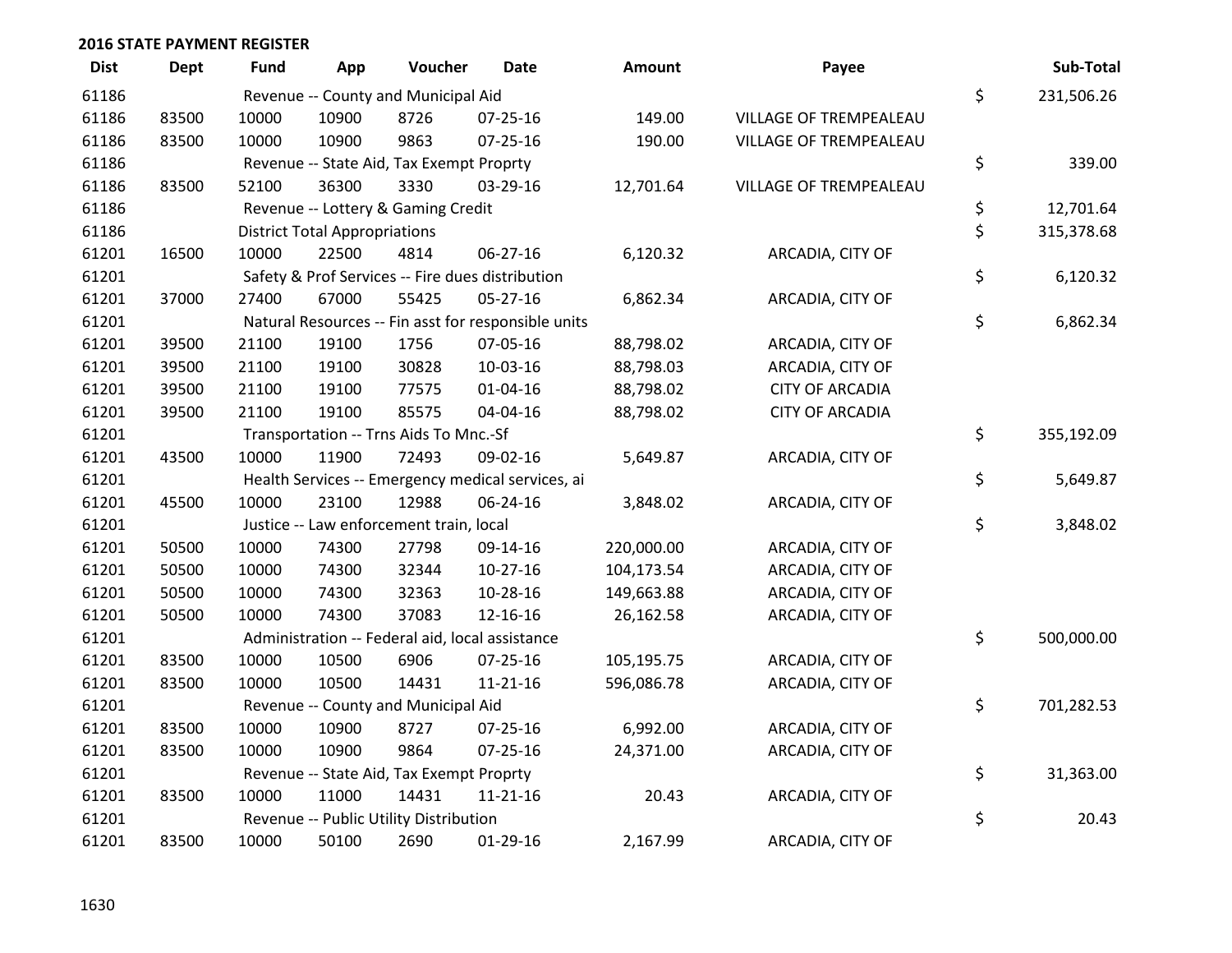| <b>Dist</b> | <b>Dept</b> | <b>Fund</b> | App                                  | Voucher                                  | Date                                                | Amount     | Payee                     | Sub-Total          |
|-------------|-------------|-------------|--------------------------------------|------------------------------------------|-----------------------------------------------------|------------|---------------------------|--------------------|
| 61201       |             |             |                                      | Revenue -- Payments for municipal svcs   |                                                     |            |                           | \$<br>2,167.99     |
| 61201       | 83500       | 52100       | 36300                                | 3331                                     | 03-29-16                                            | 2,379.57   | ARCADIA, CITY OF          |                    |
| 61201       |             |             |                                      | Revenue -- Lottery & Gaming Credit       |                                                     |            |                           | \$<br>2,379.57     |
| 61201       |             |             | <b>District Total Appropriations</b> |                                          |                                                     |            |                           | \$<br>1,614,886.16 |
| 61206       | 16500       | 10000       | 22500                                | 4815                                     | 06-27-16                                            | 3,427.89   | <b>BLAIR, CITY OF</b>     |                    |
| 61206       |             |             |                                      |                                          | Safety & Prof Services -- Fire dues distribution    |            |                           | \$<br>3,427.89     |
| 61206       | 37000       | 27400       | 67000                                | 55780                                    | $05 - 27 - 16$                                      | 2,389.02   | <b>BLAIR, CITY OF</b>     |                    |
| 61206       |             |             |                                      |                                          | Natural Resources -- Fin asst for responsible units |            |                           | \$<br>2,389.02     |
| 61206       | 39500       | 21100       | 19100                                | 1757                                     | 07-05-16                                            | 14,914.07  | <b>BLAIR, CITY OF</b>     |                    |
| 61206       | 39500       | 21100       | 19100                                | 30829                                    | 10-03-16                                            | 14,914.10  | <b>BLAIR, CITY OF</b>     |                    |
| 61206       | 39500       | 21100       | 19100                                | 77576                                    | $01 - 04 - 16$                                      | 14,914.07  | <b>CITY OF BLAIR</b>      |                    |
| 61206       | 39500       | 21100       | 19100                                | 85576                                    | 04-04-16                                            | 14,914.07  | <b>CITY OF BLAIR</b>      |                    |
| 61206       |             |             |                                      | Transportation -- Trns Aids To Mnc.-Sf   |                                                     |            |                           | \$<br>59,656.31    |
| 61206       | 83500       | 10000       | 10500                                | 6907                                     | $07 - 25 - 16$                                      | 94,422.64  | <b>BLAIR, CITY OF</b>     |                    |
| 61206       | 83500       | 10000       | 10500                                | 14432                                    | $11 - 21 - 16$                                      | 505,776.77 | <b>BLAIR, CITY OF</b>     |                    |
| 61206       |             |             |                                      | Revenue -- County and Municipal Aid      |                                                     |            |                           | \$<br>600,199.41   |
| 61206       | 83500       | 10000       | 10900                                | 8728                                     | 07-25-16                                            | 602.00     | <b>BLAIR, CITY OF</b>     |                    |
| 61206       | 83500       | 10000       | 10900                                | 9865                                     | 07-25-16                                            | 473.00     | <b>BLAIR, CITY OF</b>     |                    |
| 61206       |             |             |                                      | Revenue -- State Aid, Tax Exempt Proprty |                                                     |            |                           | \$<br>1,075.00     |
| 61206       | 83500       | 10000       | 11000                                | 14432                                    | 11-21-16                                            | 16,246.21  | <b>BLAIR, CITY OF</b>     |                    |
| 61206       |             |             |                                      | Revenue -- Public Utility Distribution   |                                                     |            |                           | \$<br>16,246.21    |
| 61206       | 83500       | 52100       | 36300                                | 3332                                     | 03-29-16                                            | 5,717.04   | <b>BLAIR, CITY OF</b>     |                    |
| 61206       |             |             |                                      | Revenue -- Lottery & Gaming Credit       |                                                     |            |                           | \$<br>5,717.04     |
| 61206       |             |             | <b>District Total Appropriations</b> |                                          |                                                     |            |                           | \$<br>688,710.88   |
| 61231       | 16500       | 10000       | 22500                                | 4816                                     | 06-27-16                                            | 3,723.14   | <b>CITY OF GALESVILLE</b> |                    |
| 61231       |             |             |                                      |                                          | Safety & Prof Services -- Fire dues distribution    |            |                           | \$<br>3,723.14     |
| 61231       | 39500       | 21100       | 19100                                | 1758                                     | 07-05-16                                            | 17,358.05  | <b>CITY OF GALESVILLE</b> |                    |
| 61231       | 39500       | 21100       | 19100                                | 30830                                    | 10-03-16                                            | 17,358.06  | <b>CITY OF GALESVILLE</b> |                    |
| 61231       | 39500       | 21100       | 19100                                | 77577                                    | $01 - 04 - 16$                                      | 17,358.05  | <b>CITY OF GALESVILLE</b> |                    |
| 61231       | 39500       | 21100       | 19100                                | 85577                                    | 04-04-16                                            | 17,358.05  | <b>CITY OF GALESVILLE</b> |                    |
| 61231       |             |             |                                      | Transportation -- Trns Aids To Mnc.-Sf   |                                                     |            |                           | \$<br>69,432.21    |
| 61231       | 45500       | 10000       | 23100                                | 20820                                    | 12-16-16                                            | 960.00     | <b>CITY OF GALESVILLE</b> |                    |
| 61231       |             |             |                                      | Justice -- Law enforcement train, local  |                                                     |            |                           | \$<br>960.00       |
| 61231       | 50500       | 10000       | 17400                                | 17130                                    | 04-28-16                                            | 9,635.00   | <b>CITY OF GALESVILLE</b> |                    |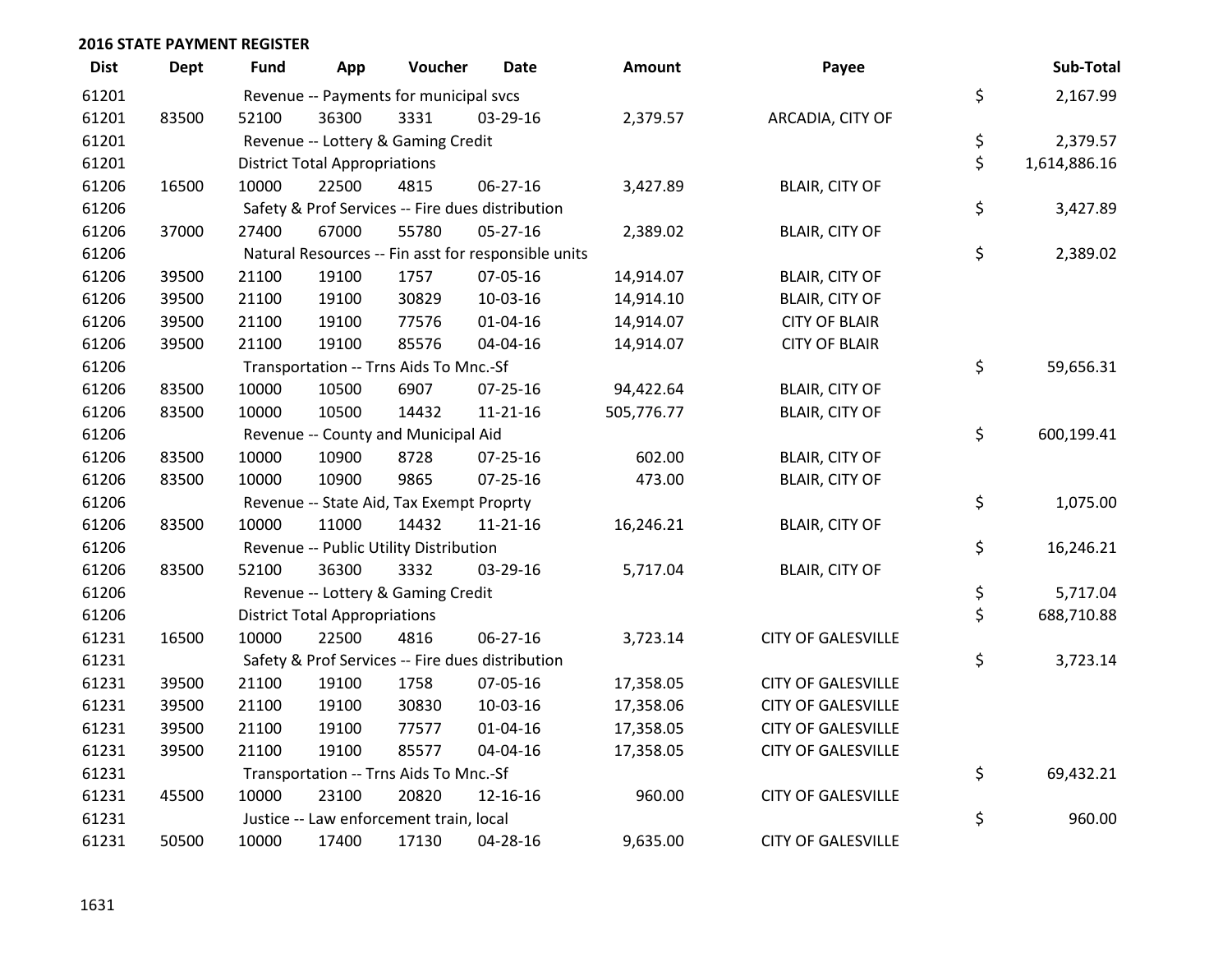| <b>Dist</b> | <b>Dept</b> | <b>Fund</b> | App                                  | Voucher                                  | Date                                                | Amount     | Payee                       | Sub-Total        |
|-------------|-------------|-------------|--------------------------------------|------------------------------------------|-----------------------------------------------------|------------|-----------------------------|------------------|
| 61231       |             |             |                                      |                                          | Administration -- HV trans In annual impact fee     |            |                             | \$<br>9,635.00   |
| 61231       | 83500       | 10000       | 10500                                | 6908                                     | $07 - 25 - 16$                                      | 65,223.14  | <b>CITY OF GALESVILLE</b>   |                  |
| 61231       | 83500       | 10000       | 10500                                | 14433                                    | $11 - 21 - 16$                                      | 292,829.89 | <b>CITY OF GALESVILLE</b>   |                  |
| 61231       |             |             |                                      | Revenue -- County and Municipal Aid      |                                                     |            |                             | \$<br>358,053.03 |
| 61231       | 83500       | 10000       | 10900                                | 8729                                     | $07 - 25 - 16$                                      | 1,827.00   | <b>CITY OF GALESVILLE</b>   |                  |
| 61231       |             |             |                                      | Revenue -- State Aid, Tax Exempt Proprty |                                                     |            |                             | \$<br>1,827.00   |
| 61231       |             |             | <b>District Total Appropriations</b> |                                          |                                                     |            |                             | \$<br>443,630.38 |
| 61241       | 16500       | 10000       | 22500                                | 4817                                     | 06-27-16                                            | 4,120.99   | <b>CITY OF INDEPENDENCE</b> |                  |
| 61241       |             |             |                                      |                                          | Safety & Prof Services -- Fire dues distribution    |            |                             | \$<br>4,120.99   |
| 61241       | 37000       | 27400       | 67000                                | 55670                                    | 05-27-16                                            | 3,719.23   | <b>CITY OF INDEPENDENCE</b> |                  |
| 61241       |             |             |                                      |                                          | Natural Resources -- Fin asst for responsible units |            |                             | \$<br>3,719.23   |
| 61241       | 37000       | 36300       | <b>TX100</b>                         | 107953                                   | $11 - 17 - 16$                                      | 17,526.00  | <b>CITY OF INDEPENDENCE</b> |                  |
| 61241       |             |             |                                      |                                          | Natural Resources -- DNR-DAM SAFETY PROJECTS        |            |                             | \$<br>17,526.00  |
| 61241       | 39500       | 21100       | 19100                                | 1759                                     | 07-05-16                                            | 13,873.24  | <b>CITY OF INDEPENDENCE</b> |                  |
| 61241       | 39500       | 21100       | 19100                                | 30831                                    | 10-03-16                                            | 13,873.26  | <b>CITY OF INDEPENDENCE</b> |                  |
| 61241       | 39500       | 21100       | 19100                                | 77578                                    | $01 - 04 - 16$                                      | 13,873.24  | <b>CITY OF INDEPENDENCE</b> |                  |
| 61241       | 39500       | 21100       | 19100                                | 85578                                    | 04-04-16                                            | 13,873.24  | <b>CITY OF INDEPENDENCE</b> |                  |
| 61241       |             |             |                                      | Transportation -- Trns Aids To Mnc.-Sf   |                                                     |            |                             | \$<br>55,492.98  |
| 61241       | 83500       | 10000       | 10500                                | 6909                                     | 07-25-16                                            | 45,536.53  | <b>CITY OF INDEPENDENCE</b> |                  |
| 61241       | 83500       | 10000       | 10500                                | 14434                                    | $11 - 21 - 16$                                      | 256,951.39 | <b>CITY OF INDEPENDENCE</b> |                  |
| 61241       |             |             |                                      | Revenue -- County and Municipal Aid      |                                                     |            |                             | \$<br>302,487.92 |
| 61241       | 83500       | 10000       | 10900                                | 8730                                     | 07-25-16                                            | 2,262.00   | <b>CITY OF INDEPENDENCE</b> |                  |
| 61241       | 83500       | 10000       | 10900                                | 9866                                     | 07-25-16                                            | 46.00      | <b>CITY OF INDEPENDENCE</b> |                  |
| 61241       |             |             |                                      | Revenue -- State Aid, Tax Exempt Proprty |                                                     |            |                             | \$<br>2,308.00   |
| 61241       | 83500       | 10000       | 11000                                | 14434                                    | $11 - 21 - 16$                                      | 1,098.04   | <b>CITY OF INDEPENDENCE</b> |                  |
| 61241       |             |             |                                      | Revenue -- Public Utility Distribution   |                                                     |            |                             | \$<br>1,098.04   |
| 61241       |             |             | <b>District Total Appropriations</b> |                                          |                                                     |            |                             | \$<br>386,753.16 |
| 61265       | 16500       | 10000       | 22500                                | 4818                                     | 06-27-16                                            | 4,900.81   | <b>CITY OF OSSEO</b>        |                  |
| 61265       |             |             |                                      |                                          | Safety & Prof Services -- Fire dues distribution    |            |                             | \$<br>4,900.81   |
| 61265       | 37000       | 10000       | 50300                                | 46248                                    | $04 - 21 - 16$                                      | 20.07      | <b>CITY OF OSSEO</b>        |                  |
| 61265       |             |             |                                      |                                          | Natural Resources -- Aids in lieu of taxes - gener  |            |                             | \$<br>20.07      |
| 61265       | 37000       | 27400       | 67000                                | 55713                                    | $05 - 27 - 16$                                      | 9,376.42   | <b>CITY OF OSSEO</b>        |                  |
| 61265       |             |             |                                      |                                          | Natural Resources -- Fin asst for responsible units |            |                             | \$<br>9,376.42   |
| 61265       | 39500       | 21100       | 18500                                | 33572                                    | 09-30-16                                            | 526.40     | <b>CITY OF OSSEO</b>        |                  |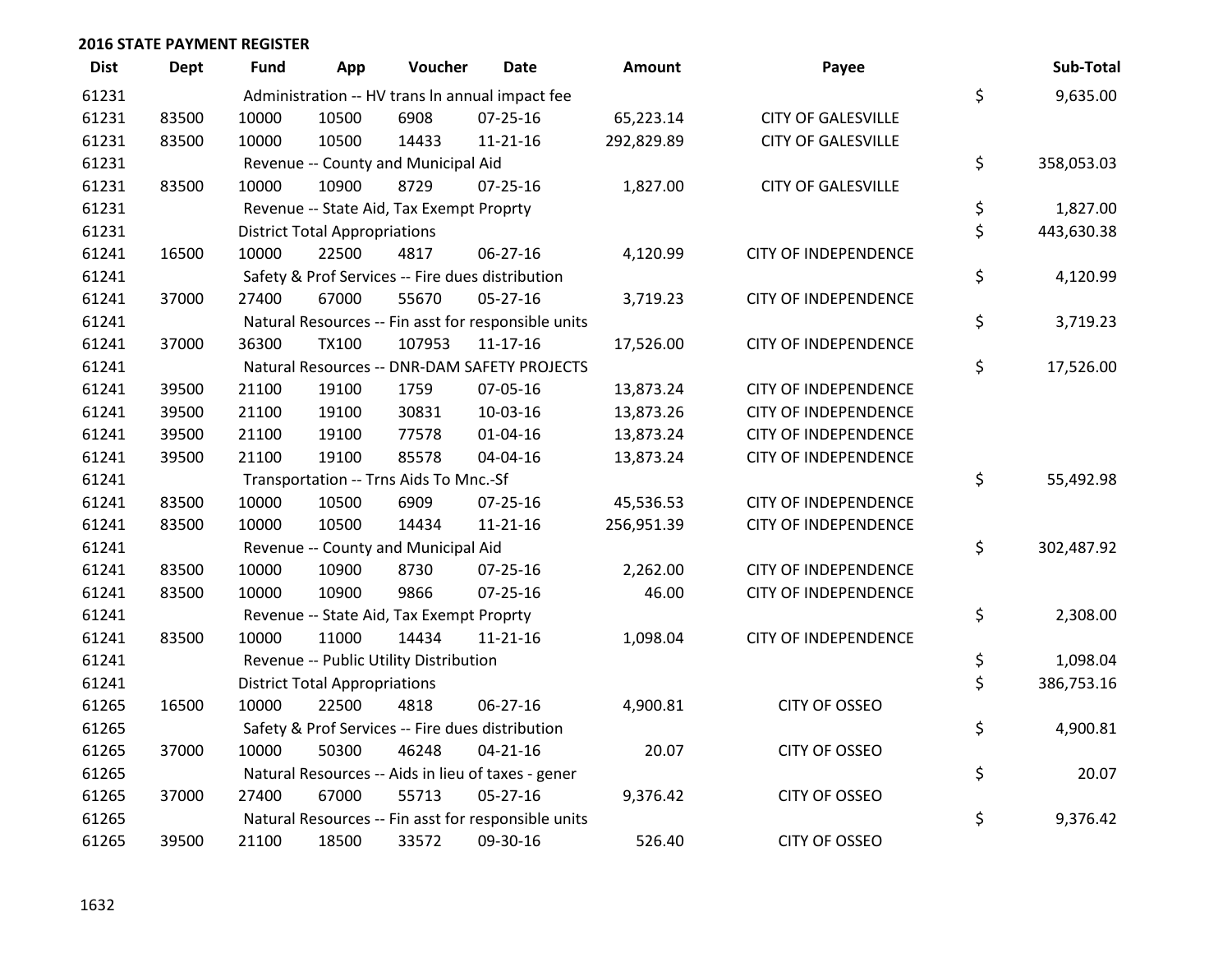| <b>Dist</b> | <b>Dept</b> | <b>Fund</b> | App                                  | Voucher                                        | <b>Date</b>                                      | <b>Amount</b> | Payee                    | Sub-Total        |
|-------------|-------------|-------------|--------------------------------------|------------------------------------------------|--------------------------------------------------|---------------|--------------------------|------------------|
| 61265       | 39500       | 21100       | 18500                                | 58213                                          | 12-05-16                                         | 526.40        | <b>CITY OF OSSEO</b>     |                  |
| 61265       | 39500       | 21100       | 18500                                | 58873                                          | 12-05-16                                         | 526.40        | <b>CITY OF OSSEO</b>     |                  |
| 61265       | 39500       | 21100       | 18500                                | 60518                                          | 12-12-16                                         | 789.60        | <b>CITY OF OSSEO</b>     |                  |
| 61265       | 39500       | 21100       | 18500                                | 60636                                          | 12-13-16                                         | 10,694.00     | <b>CITY OF OSSEO</b>     |                  |
| 61265       |             |             |                                      | Transportation -- Hwy Sfty Loc Aid Ffd         |                                                  |               |                          | \$<br>13,062.80  |
| 61265       | 39500       | 21100       | 19100                                | 1760                                           | 07-05-16                                         | 32,010.34     | <b>CITY OF OSSEO</b>     |                  |
| 61265       | 39500       | 21100       | 19100                                | 30832                                          | 10-03-16                                         | 32,010.35     | CITY OF OSSEO            |                  |
| 61265       |             |             |                                      | Transportation -- Trns Aids To Mnc.-Sf         |                                                  |               |                          | \$<br>64,020.69  |
| 61265       | 39500       | 21100       | 18500                                | 72850                                          | 02-04-16                                         | 526.40        | TREAS CITY OSSEO         |                  |
| 61265       | 39500       | 21100       | 18500                                | 73052                                          | 02-08-16                                         | 526.40        | TREAS CITY OSSEO         |                  |
| 61265       | 39500       | 21100       | 18500                                | 73052                                          | 02-08-16                                         | 526.40        | TREAS CITY OSSEO         |                  |
| 61265       | 39500       | 21100       | 18500                                | 76948                                          | 03-21-16                                         | 526.40        | TREAS CITY OSSEO         |                  |
| 61265       | 39500       | 21100       | 18500                                | 80354                                          | 04-28-16                                         | 526.40        | <b>TREAS CITY OSSEO</b>  |                  |
| 61265       | 39500       | 21100       | 18500                                | 81503                                          | 05-10-16                                         | 3,999.99      | TREAS CITY OSSEO         |                  |
| 61265       | 39500       | 21100       | 18500                                | 82282                                          | 05-19-16                                         | 1,833.12      | <b>TREAS CITY OSSEO</b>  |                  |
| 61265       | 39500       | 21100       | 18500                                | 82636                                          | 05-23-16                                         | 526.40        | TREAS CITY OSSEO         |                  |
| 61265       |             |             |                                      | Transportation -- Hwy Sfty Loc Aid Ffd         |                                                  |               |                          | \$<br>8,991.51   |
| 61265       | 39500       | 21100       | 19100                                | 77579                                          | 01-04-16                                         | 32,010.34     | CITY OF OSSEO            |                  |
| 61265       | 39500       | 21100       | 19100                                | 85579                                          | 04-04-16                                         | 32,010.34     | <b>CITY OF OSSEO</b>     |                  |
| 61265       |             |             |                                      | Transportation -- Trns Aids To Mnc.-Sf         |                                                  |               |                          | \$<br>64,020.68  |
| 61265       | 46500       | 27200       | 36500                                | 8290                                           | $04-13-16$                                       | 23,171.99     | <b>CITY OF OSSEO</b>     |                  |
| 61265       |             |             |                                      | Military Affairs -- Major disaster assist; PIF |                                                  |               |                          | \$<br>23,171.99  |
| 61265       | 83500       | 10000       | 10500                                | 6910                                           | 07-25-16                                         | 59,871.00     | <b>CITY OF OSSEO</b>     |                  |
| 61265       | 83500       | 10000       | 10500                                | 14435                                          | $11 - 21 - 16$                                   | 188,561.53    | CITY OF OSSEO            |                  |
| 61265       |             |             |                                      | Revenue -- County and Municipal Aid            |                                                  |               |                          | \$<br>248,432.53 |
| 61265       | 83500       | 10000       | 10900                                | 8731                                           | $07 - 25 - 16$                                   | 2,679.00      | <b>CITY OF OSSEO</b>     |                  |
| 61265       | 83500       | 10000       | 10900                                | 9867                                           | 07-25-16                                         | 14,355.00     | <b>CITY OF OSSEO</b>     |                  |
| 61265       |             |             |                                      | Revenue -- State Aid, Tax Exempt Proprty       |                                                  |               |                          | \$<br>17,034.00  |
| 61265       | 83500       | 52100       | 36300                                | 3333                                           | 03-29-16                                         | 476.39        | <b>CITY OF OSSEO</b>     |                  |
| 61265       |             |             |                                      | Revenue -- Lottery & Gaming Credit             |                                                  |               |                          | \$<br>476.39     |
| 61265       |             |             | <b>District Total Appropriations</b> |                                                |                                                  |               |                          | \$<br>453,507.89 |
| 61291       | 16500       | 10000       | 22500                                | 4819                                           | 06-27-16                                         | 4,163.91      | <b>CITY OF WHITEHALL</b> |                  |
| 61291       |             |             |                                      |                                                | Safety & Prof Services -- Fire dues distribution |               |                          | \$<br>4,163.91   |
| 61291       | 37000       | 27400       | 67000                                | 55760                                          | 05-27-16                                         | 6,271.68      | <b>CITY OF WHITEHALL</b> |                  |